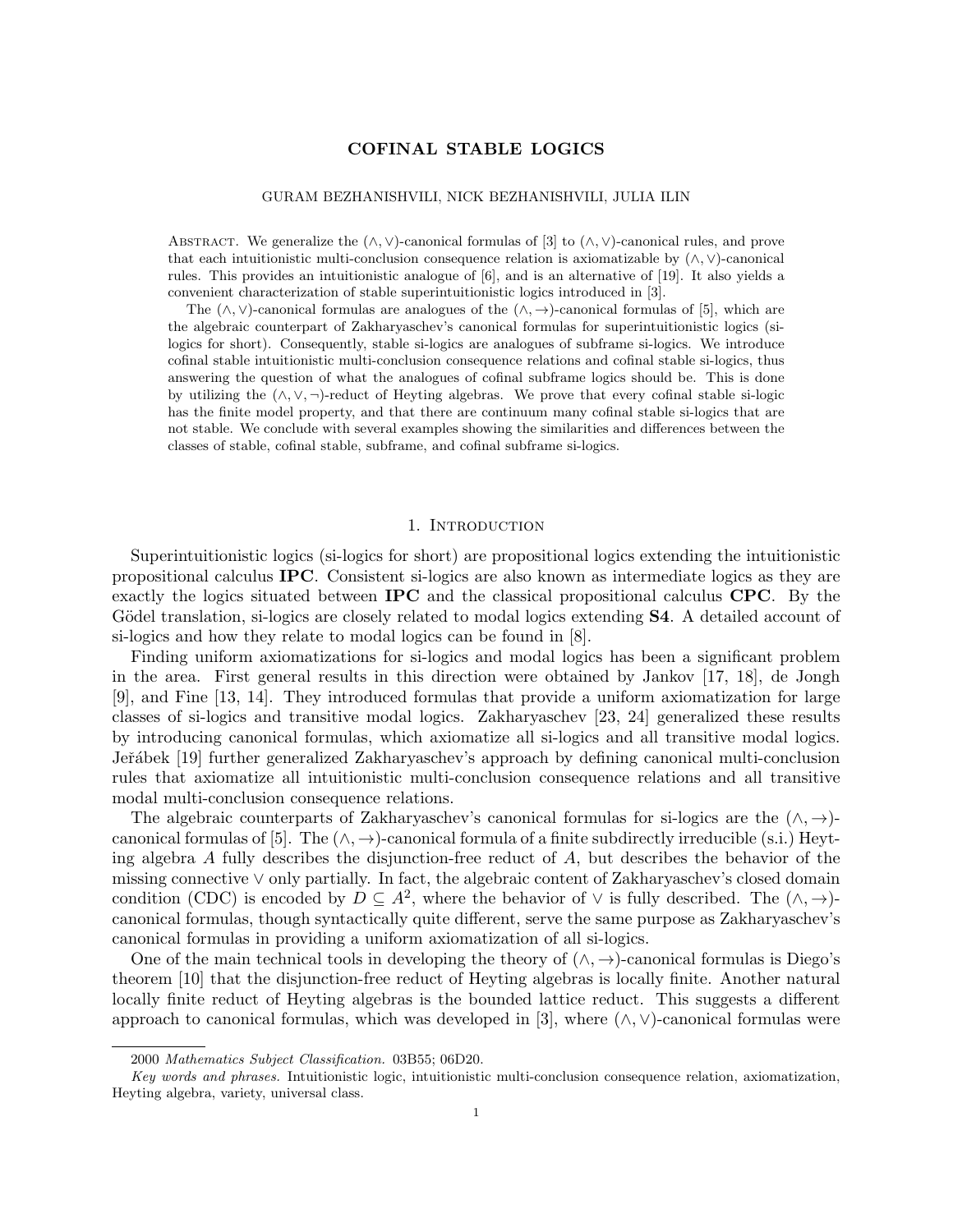introduced. The  $(\wedge, \vee)$ -canonical formula of a finite s.i. Heyting algebra A fully describes the bounded lattice reduct of A, and only partially the behavior of the missing connective  $\rightarrow$ . In this case the CDC is encoded by  $D \subseteq A^2$ , where the behavior of  $\rightarrow$  is described fully. As in the  $(\wedge, \rightarrow)$ -case, the  $(\wedge, \vee)$ -canonical formulas provide a uniform axiomatization of all si-logics.

If  $D = A^2$ , then both  $(\wedge, \rightarrow)$ - and  $(\wedge, \vee)$ -canonical formulas become equivalent to Jankov formulas, and axiomatize splitting si-logics and their joins. If  $D = \emptyset$ , then  $(\wedge, \rightarrow)$ -canonical formulas axiomatize subframe and cofinal subframe si-logics, depending on whether or not the behavior of negation is encoded in the formula [5]. If  $D = \emptyset$ , then  $(\wedge, \vee)$ -canonical formulas axiomatize a new class of logics, called stable si-logics [3]. Stable si-logics form a well-behaved class of logics having the finite model property (FMP). Many natural si-logics are stable and there is a continuum of stable si-logics.

Stable si-logics can be seen as the  $(\wedge, \vee)$ -counterpart of subframe si-logics. But what is the  $(\wedge, \vee)$ -counterpart of cofinal subframe si-logics? As we pointed out above, for  $D = \emptyset$ , cofinal subframe si-logics are axiomatized by  $(\wedge, \rightarrow, \neg)$ -canonical formulas, while subframe si-logics by  $(\wedge, \rightarrow)$ -canonical formulas. It is only natural to introduce cofinal stable si-logics as the logics axiomatized by  $(\wedge, \vee, \neg)$ -canonical formulas when  $D = \emptyset$ . For this we need to work with the pseudocomplemented lattice reduct of Heyting algebras, instead of the bounded lattice reduct like in the case of stable logics. Fortunately, the  $(\wedge, \vee, \neg)$ -reduct of Heyting algebras is locally finite, and hence the algebraic approach is applicable. However, the  $(\wedge, \vee, \neg)$ -reduct of Heyting algebras is much worse behaved than the  $(\wedge, \vee)$ -reduct, which results in subtle differences between stable si-logics and cofinal stable si-logics. For example, while stable si-logics are axiomatizable by stable formulas, cofinal stable si-logics are not axiomatizable by cofinal stable formulas, instead cofinal stable rules are required.

Because of this, we first generalize  $(\wedge, \vee)$ -canonical formulas to  $(\wedge, \vee)$ -canonical rules, which axiomatize all intuitionistic multi-conclusion consequence relations. The  $(\wedge, \vee)$ -canonical rules are the intuitionistic counterpart of the stable canonical rules of  $[6]$ , and are an alternative of Je $\check{\text{re}}$ abek's canonical multi-conclusion rules [19]. We also indicate how to generalize  $(\wedge, \rightarrow)$ -canonical formulas to (∧, →)-canonical rules, which provide another uniform axiomatization of all intuitionistic multiconclusion consequence relations.

Next we generalize stable si-logics to intuitionistic stable multi-conclusion consequence relations, prove that intuitionistic stable multi-conclusion consequence relations have the FMP, and utilize  $(\wedge, \vee)$ -canonical rules to give a convenient characterization of stable si-logics.

Finally, we generalize  $(\wedge, \vee)$ -canonical rules to  $(\wedge, \vee, \neg)$ -canonical rules, which give rise to cofinal stable rules when  $D = \emptyset$ . We prove that cofinal stable rules axiomatize cofinal stable intuitionistic multi-conclusion consequence relations and cofinal stable si-logics. However, the corresponding formulas axiomatize a larger class of si-logics, properly containing the class of cofinal stable silogics. A characterization of this class and whether each logic in the class has the FMP remain open problems.

The class of cofinal stable si-logics provides a new class of si-logics. It contains the class of all stable si-logics, and we show that there are continuum many cofinal stable si-logics that are not stable. We conclude the paper with several examples that indicate the similarities and differences between the classes of stable, cofinal stable, subframe, and cofinal subframe si-logics.

#### 2. Intuitionistic multi-conclusion consequence relations

In this section we recall multi-conclusion rules and multi-conclusion consequence relations. For more details see [19, 16]. A multi-conclusion rule is an expression of the form  $\Gamma/\Delta$ , where  $\Gamma$  and  $\Delta$  are finite sets of formulas.

**Definition 2.1.** An intuitionistic multi-conclusion consequence relation is a set  $S$  of multi-conclusion rules such that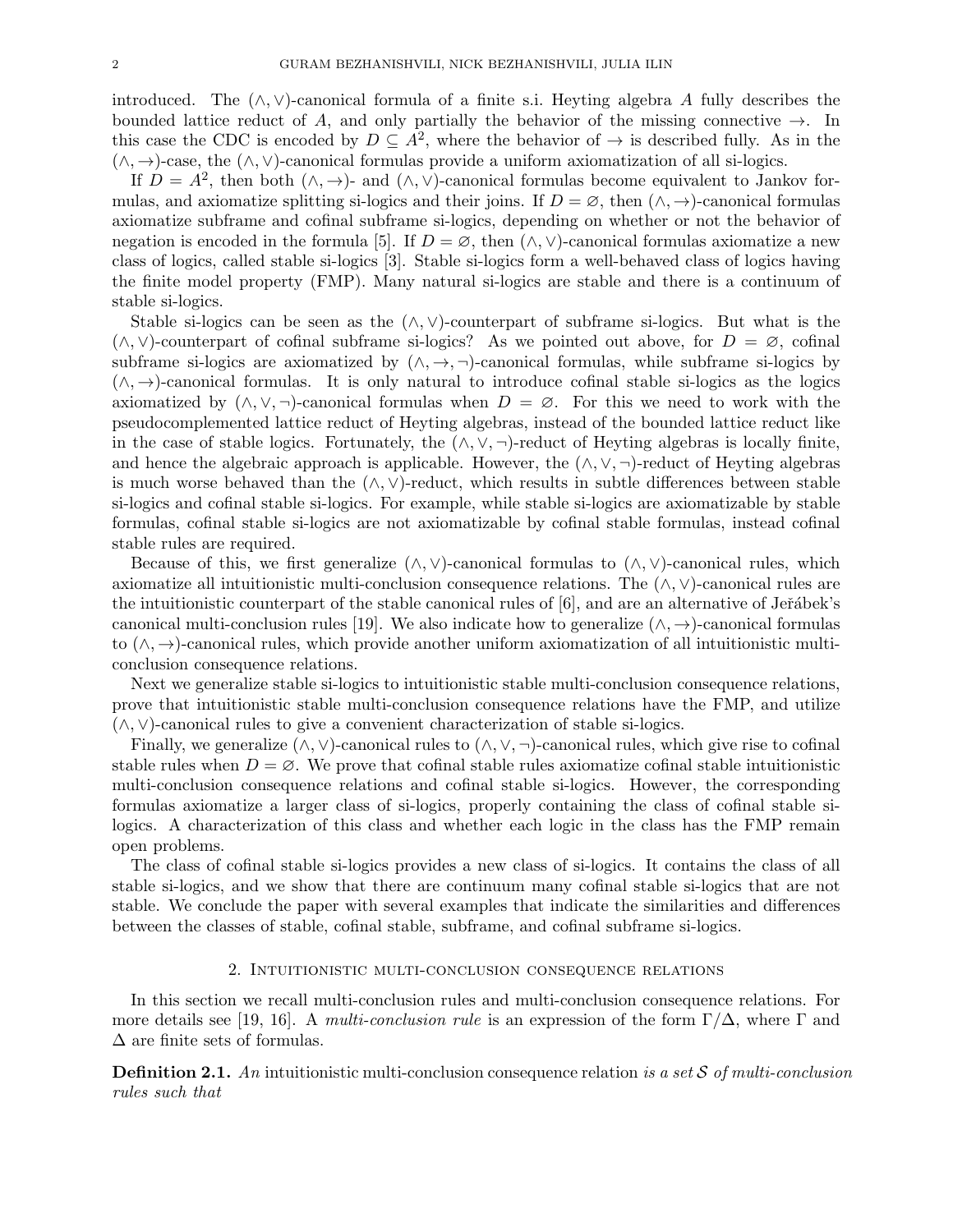- (1)  $\varphi/\varphi \in \mathcal{S}$ .
- (2)  $\varphi, \varphi \to \psi/\psi \in \mathcal{S}$ .
- (3)  $/\varphi \in \mathcal{S}$  for each theorem  $\varphi$  of **IPC**.
- (4) If  $\Gamma/\Delta \in \mathcal{S}$ , then  $\Gamma, \Gamma'/\Delta, \Delta' \in \mathcal{S}$ .
- (5) If  $\Gamma/\Delta, \varphi \in \mathcal{S}$  and  $\Gamma, \varphi/\Delta \in \mathcal{S}$ , then  $\Gamma/\Delta \in \mathcal{S}$ .
- (6) If  $\Gamma/\Delta \in \mathcal{S}$  and s is a substitution, then  $s(\Gamma)/s(\Delta) \in \mathcal{S}$ .

We denote the least intuitionistic multi-conclusion consequence relation by  $S_{\text{IPC}}$ , and the complete lattice of multi-conclusion consequence relations extending  $S_{\text{IPC}}$  by  $\text{Ext}(S_{\text{IPC}})$ . For a set R of multi-conclusion rules, let  $S_{\text{IPC}} + \mathcal{R}$  be the least intuitionistic multi-conclusion consequence relation containing R. If  $S = S_{\text{IPC}} + \mathcal{R}$ , then we say that S is axiomatized by R.

Let  $Ext(IPC)$  be the complete lattice of si-logics. For an intuitionistic multi-conclusion consequence relation S, let  $\Lambda(S) = \{ \varphi : \varphi \in S \}$ , and for a si-logic L, let  $\Sigma(L) = \mathcal{S}_{\text{IPC}} + \{ \varphi : \varphi \in L \}$ . Then  $\Lambda : \text{Ext}(\mathcal{S}_{\text{IPC}}) \to \text{Ext}(\text{IPC})$  and  $\Sigma : \text{Ext}(\text{IPC}) \to \text{Ext}(\mathcal{S}_{\text{IPC}})$  are order preserving maps such that  $\Lambda(\Sigma(L)) = L$  for each  $L \in \text{Ext}(\text{IPC})$  and  $S \supseteq \Sigma(\Lambda(S))$  for each  $S \in \text{Ext}(\mathcal{S}_{\text{IPC}})$ . We say that a si-logic L is axiomatized by a set R of multi-conclusion rules if  $L = \Lambda(\mathcal{S}_{\text{IPC}} + \mathcal{R})$ .

A Heyting algebra A validates a multi-conclusion rule  $\Gamma/\Delta$  provided for every valuation v on A, if  $v(\gamma) = 1$  for all  $\gamma \in \Gamma$ , then  $v(\delta) = 1$  for some  $\delta \in \Delta$ . If A validates  $\Gamma/\Delta$ , we write  $A \models \Gamma/\Delta$ . If  $\Gamma = {\phi_1, \ldots, \phi_n}, \Delta = {\psi_1, \ldots, \psi_m}, \text{ and } \phi_i(\underline{x}) \text{ and } \psi_j(\underline{x}) \text{ are the terms in the first-order language}$ of Heyting algebras corresponding to the  $\phi_i$  and  $\psi_j$ , then  $A \models \Gamma/\Delta$  iff A is a model of the universal sentence  $\forall \underline{x} \ (\bigwedge_{i=1}^n \phi_i(\underline{x}) = 1 \rightarrow \bigvee_{j=1}^m \psi_j(\underline{x}) = 1)$ . Consequently, intuitionistic multi-conclusion consequence relations correspond to universal classes of Heyting algebras. It is well known (see, e.g., [7, Thm. V.2.20]) that a class of Heyting algebras is a universal class iff it is closed under isomorphisms, subalgebras, and ultraproducts.

On the other hand, si-logics correspond to equationally definable classes of Heyting algebras; that is, models of the sentences  $\forall x \phi(x) = 1$  in the first-order language of Heyting algebras. It is well known (see, e.g., [7, Thm. II.11.9]) that a class of Heyting algebras is an equational class iff it is a variety (that is, it is closed under homomorphic images, subalgebras, and products).

For an intuitionistic multi-conclusion consequence relation  $S$ , let  $\mathcal{U}(S)$  be the universal class of Heyting algebras corresponding to S, and for a universal class of Heyting algebras  $\mathcal{U}$ , let  $\mathcal{S}(\mathcal{U})$  be the intuitionistic multi-conclusion consequence relation corresponding to U. Then  $\mathcal{S}(\mathcal{U}(\mathcal{S})) = \mathcal{S}$ and  $U(S(\mathcal{U})) = \mathcal{U}$ . This yields an isomorphism between  $Ext(\mathcal{S}_{\text{IPC}})$  and the complete lattice  $U(HA)$ of universal classes of Heyting algebras (ordered by reverse inclusion).

Similarly, for a si-logic L, let  $\mathcal{V}(L)$  be the variety of Heyting algebras corresponding to L, and for a variety V of Heyting algebras, let  $L(V)$  be the si-logic corresponding to V. Then  $L(V(L)) = L$ and  $V(L(V)) = V$ , yielding an isomorphism between Ext(**IPC**) and the complete lattice  $V(HA)$  of varieties of Heyting algebras (ordered by reverse inclusion).

Under this correspondence, for an intuitionistic multi-conclusion consequence relation  $S$ , the variety  $\mathcal{V}(\Lambda(\mathcal{S}))$  corresponding to the si-logic  $\Lambda(\mathcal{S})$  is the variety generated by the universal class  $U(S)$ .

# 3.  $(\wedge, \vee)$ -CANONICAL RULES

We generalize the  $(\wedge, \vee)$ -canonical formulas of [3] to  $(\wedge, \vee)$ -canonical rules, and show that each intuitionistic multi-conclusion consequence relation is axiomatizable by (∧, ∨)-canonical rules. This provides an intuitionistic analogue of similar results in [6]. Our proofs are modifications of those in [6, Sec. 5] and generalize those in [3, Sec. 3]. Therefore, we will only provide their sketches.

**Definition 3.1.** Let A be a finite Heyting algebra and let  $D \subseteq A^2$ . For every  $a \in A$  let  $p_a$  be a propositional letter, and define the  $(\wedge, \vee)$ -canonical rule  $\rho(A, D)$  associated with A and D as  $\rho(A, D) = \Gamma/\Delta$ , where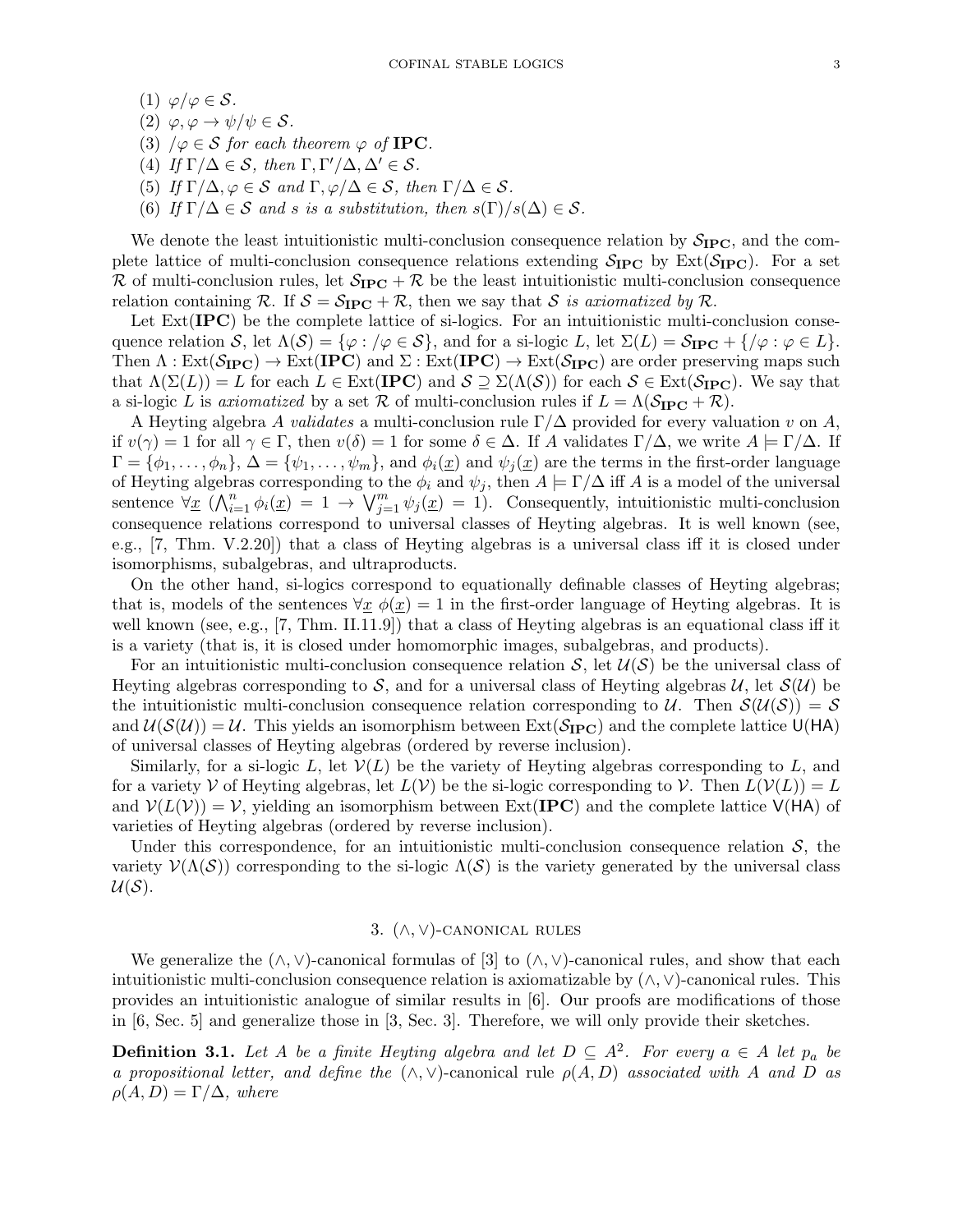$$
\Gamma = \{p_0 \leftrightarrow 0\} \cup \{p_1 \leftrightarrow 1\} \cup
$$
  

$$
\{p_{a \lor b} \leftrightarrow p_a \lor p_b \mid a, b \in A\} \cup
$$
  

$$
\{p_{a \land b} \leftrightarrow p_a \land p_b \mid a, b \in A\} \cup
$$
  

$$
\{p_{a \to b} \leftrightarrow p_a \to p_b \mid (a, b) \in D\}
$$

and

$$
\Delta = \{ p_a \leftrightarrow p_b \mid a, b \in A \text{ with } a \neq b \}.
$$

**Proposition 3.2.** Let A be a finite Heyting algebra,  $D \subseteq A^2$ , and B be an arbitrary Heyting algebra. Then  $B \not\models \rho(A, D)$  iff there is a bounded lattice embedding  $h : A \rightarrow B$  such that  $h(a \rightarrow b)$  $b) = h(a) \rightarrow h(b)$  for each  $(a, b) \in D$ .

*Proof.* (Sketch) Suppose  $B \not\models \rho(A, D)$  and let v be a valuation on B witnessing that  $B \not\models \rho(A, D)$ . Then  $v(\varphi) = 1$  for all  $\varphi \in \Gamma$  and  $v(\delta) \neq 1$  for all  $\delta \in \Delta$ . It then follows that the map  $h : A \to B$ defined by  $h(a) = v(p_a)$  for all  $a \in A$  is a bounded lattice embedding such that  $h(a \to b)$  $h(a) \to h(b)$  for all  $(a, b) \in D$ . Conversely, if  $h : A \to B$  is a bounded lattice embedding such that  $h(a \to b) = h(a) \to h(b)$  for each  $(a, b) \in D$ , then the valuation v on B defined by  $v(p_a) = h(a)$  for all  $a \in A$  witnesses that  $B \not\models \rho(A, D)$ .

**Proposition 3.3.** If  $S_{\text{IPC}} \nvDash \Gamma/\Delta$ , then there are finite Heyting algebras  $A_1 \ldots A_m$  and  $D_1 \ldots D_m$ with  $D_i \subseteq A_i^2$  for  $1 \leq i \leq m$ , such that for each Heyting algebra B, we have  $B \not\models \Gamma/\Delta$  iff there is  $1 \leq i \leq m$  and a bounded lattice embedding  $h : A_i \to B$  with  $h(a \to b) = h(a) \to h(b)$  for all  $(a, b) \in D_i$ .

*Proof.* (Sketch) Let  $\Xi$  be the set of all subformulas of formulas in  $\Gamma \cup \Delta$ . Then  $\Xi$  is finite. Let n be the cardinality of Ξ. Since the bounded lattice reduct of Heyting algebras is locally finite, up to isomorphism, there are only finitely many pairs  $(A, D)$  satisfying the following two conditions:

- (i) A is a finite Heyting algebra that is at most n-generated as a bounded distributive lattice and  $A \not\models \Gamma/\Delta$ .
- (ii)  $D := \{(v(\varphi), v(\psi)) \mid \varphi \to \psi \in \Xi\}$ , where v is a valuation on A witnessing  $A \not\models \Gamma/\Delta$ .

If  $(A_1, D_1), \ldots, (A_m, D_m)$  is their enumeration, then we show that this collection is as required. Suppose B is a Heyting algebra with  $B \not\models \Gamma/\Delta$ . If v is a valuation witnessing that  $B \not\models \Gamma/\Delta$ , then let A be the bounded sublattice of B generated by the set  $v[\Xi]$ , and let  $D := \{ (v(\varphi), v(\psi)) \mid \varphi \to$  $\psi \in \Xi$ . Then  $(A, D)$  is up to isomorphism one of  $(A_i, D_i)$  and the inclusion from A to B gives rise to a bounded lattice embedding  $h: A_i \to B$  such that  $h(a \to b) = h(a) \to h(b)$  for all  $(a, b) \in D_i$ . Conversely, let  $h : A_i \to B$  be a bounded lattice embedding with  $h(a \to b) = h(a) \to h(b)$  for all  $(a, b) \in D_i$ . Let v be the valuation on  $A_i$  that gave rise to  $D_i = \{(v(\varphi), v(\psi)) \mid \varphi \to \psi \in \Sigma\}$ . Then  $h \circ v$  is a valuation on B witnessing that  $B \not\models \Gamma/\Delta$ .

**Proposition 3.4.** Every intuitionistic multi-conclusion consequence relation  $S$  is axiomatizable by  $(\wedge, \vee)$ -canonical rules. Moreover, if S is finitely axiomatizable, then it is axiomatizable by finitely many  $(\wedge, \vee)$ -canonical rules.

*Proof.* (Sketch) Suppose  $S = S_{\text{IPC}} + {\{\Gamma_i/\Delta_i \mid i \in I\}}$  with  $\Gamma_i/\Delta_i \notin S_{\text{IPC}}$ . For every  $\Gamma_i/\Delta_i$  pick  $(A_{i_1}, D_{i_1}), \ldots, (A_{i_{m_i}}, D_{i_{m_i}})$  according to Proposition 3.3. Then  $S = S_{\text{IPC}} + \{\rho(A_{i_j}, D_{i_j}) \mid i \in I, 1 \leq j \leq n_j\}$  $j \leq m_i$ .

**Remark 3.5.** The  $(\wedge, \rightarrow)$ -canonical formulas of [5] can also be generalized to  $(\wedge, \rightarrow)$ -canonical rules. This yields a slightly different axiomatization of all intuitionistic multi-conclusion consequence relations. Namely, let A be a finite Heyting algebra and let  $D \subseteq A^2$ . For every  $a \in A$  let  $p_a$  be a propositional letter, and define the  $(\wedge, \rightarrow, 0)$ -canonical rule  $\zeta(A, D)$  associated with A and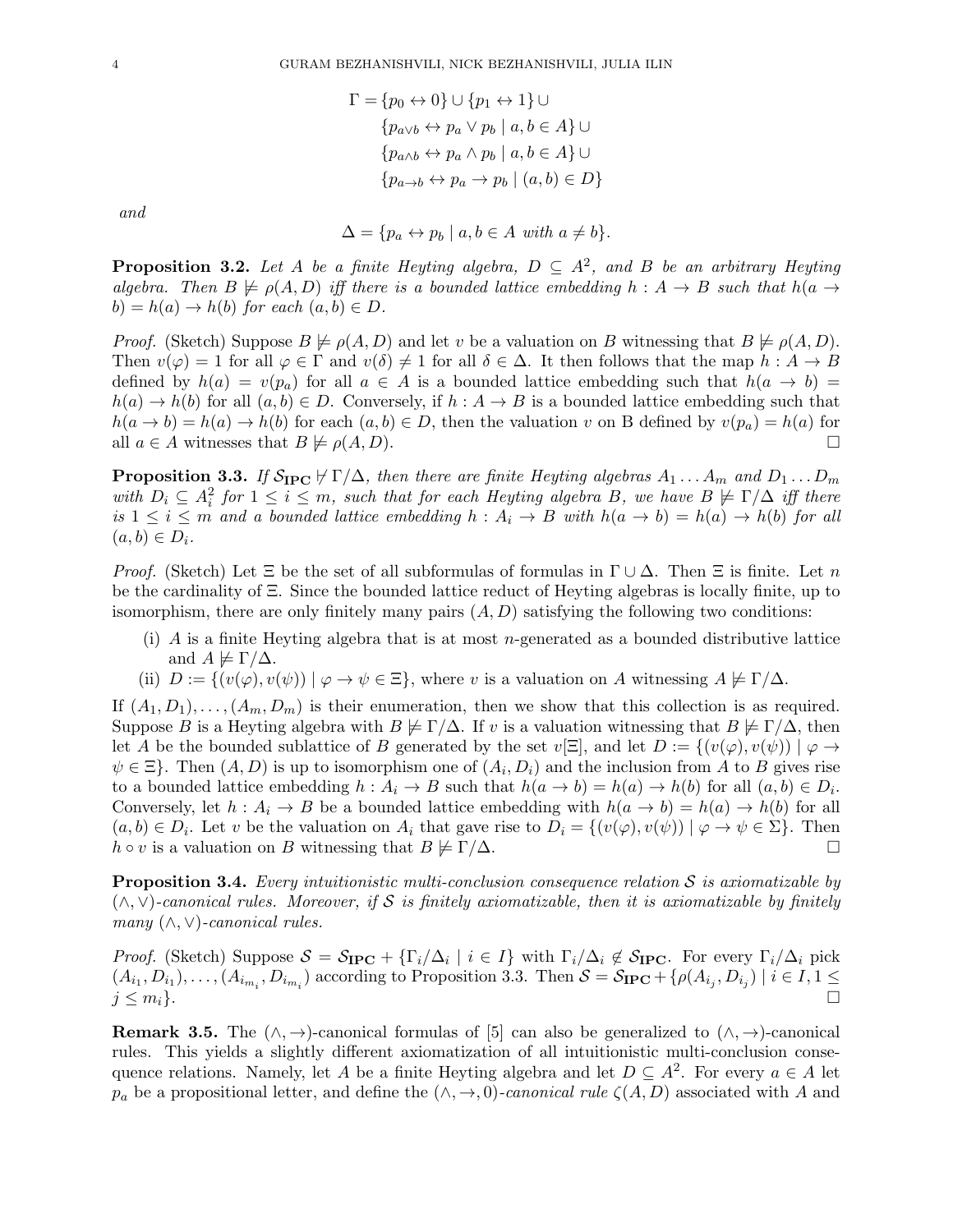D as  $\zeta(A, D) = \Gamma/\Delta$ , where

$$
\Gamma = \{p_{a \wedge b} \leftrightarrow p_a \wedge p_b \mid a, b \in A\} \cup
$$

$$
\{p_{a \to b} \leftrightarrow p_a \to p_b \mid a, b \in A\} \cup
$$

$$
\{p_{\neg a} \leftrightarrow \neg p_a \mid a \in A\} \cup
$$

$$
\{p_{a \vee b} \leftrightarrow p_a \vee p_b \mid (a, b) \in D\}
$$

and

$$
\Delta = \{ p_a \leftrightarrow p_b \mid a, b \in A \text{ with } a \neq b \}.
$$

Then the results of [5] can be generalized to prove that each intuitionistic multi-conclusion consequence relation S is axiomatizable by  $(\wedge, \rightarrow, 0)$ -canonical rules. Moreover, if S is finitely axiomatizable, then it is axiomatizable by finitely many  $(\wedge, \rightarrow, 0)$ -canonical rules. In fact, the same way (∧, →)-canonical formulas are an algebraic counterpart of Zakharyaschev's canonical formulas for si-logics, (∧, →)-canonical rules are an algebraic counterpart of Jeřábek's canonical rules for intuitionistic multi-conclusion consequence relations.

### 4. Stable multi-conclusion consequence relations

Let A be a finite Heyting algebra and let  $D \subseteq A^2$ . Then there are two obvious extreme cases, when  $D = A^2$  and when  $D = \emptyset$ . If  $D = A^2$ , then we call the  $(\wedge, \vee)$ -canonical rule  $\rho(A, D)$  a *Jankov* rule. As follows from [19, Sec. 6] (see also [6, Sec. 7]), Jankov rules axiomatize splittings and join splittings in the lattice of all intuitionistic multi-conclusion consequence relations.

If  $D = \emptyset$ , then we call  $\rho(A, D)$  a *stable rule* and denote it by  $\rho(A)$ . In this section we show that stable rules axiomatize stable multi-conclusion consequence relations, thus generalizing the results of [3, Sec. 6], and providing intuitionistic analogues of the results of [6, Sec. 7].

# Definition 4.1.

- (1) We call a class  $K$  of Heyting algebras stable provided for all Heyting algebras  $A, B, if A$  is isomorphic to a bounded sublattice of B and  $B \in \mathcal{K}$ , then  $A \in \mathcal{K}$ .
- (2) We call an intuitionistic multi-conclusion consequence relation  $S$  stable provided its corresponding universal class  $\mathcal{U}(\mathcal{S})$  is stable.

The next proposition is immediate from the previous section.

**Proposition 4.2.** Let A be a finite Heyting algebra. For every Heyting algebra B, we have  $B \not\models$  $\rho(A)$  iff there is a bounded lattice embedding  $h: A \to B$ .

Suppose B is a Heyting algebra, v is a valuation on B, and  $\Gamma$  is a set of formulas. We write  $v(\Gamma) = 1$  if  $v(\gamma) = 1$  for all  $\gamma \in \Gamma$ , and  $v(\Gamma) \neq 1$  if  $v(\gamma) \neq 1$  for all  $\gamma \in \Gamma$ . The next lemma generalizes [3, Lem. 3.6].

**Lemma 4.3.** If a Heyting algebra B refutes a multi-conclusion rule  $\Gamma/\Delta$ , then there is a finite Heyting algebra A such that A is a bounded sublattice of B and A refutes  $\Gamma/\Delta$ .

*Proof.* Since  $B \not\models \Gamma/\Delta$ , there is a valuation  $v_B$  on B such that  $v_B(\Gamma) = 1$  and  $v_B(\Delta) \neq 1$ . Let  $\Xi$  be the set of subformulas of formulas in  $\Gamma \cup \Delta$ , and let A be the bounded sublattice of B generated by  $v_B[\Xi]$ . Since  $\Xi$  is finite and bounded distributive lattices are locally finite, we see that A is finite. Therefore, A is a finite Heyting algebra, where  $a \to_A b = \bigvee \{x \in A \mid a \wedge x \leq b\}$  for all  $a, b \in A$ . It is then easy to see that for all  $a, b \in A$ , we have  $a \to_A b \le a \to_B b$  and  $a \to_A b = a \to_B b$ provided  $a \to_B b \in A$ . Define the valuation  $v_A$  on A by  $v_A(p) = v_B(p)$  for  $p \in \Xi$  and  $v_A(p)$  is an arbitrary element of A otherwise. It is then straightforward that  $v_A(\varphi) = v_B(\varphi)$  for all  $\varphi \in \Xi$ . Thus,  $v_A(\Gamma) = 1_A$  and  $v_A(\Delta) \neq 1_A$ , and hence  $A \not\models \Gamma/\Delta$ .

As an immediate corollary, we obtain that stable multi-conclusion consequence relations have the FMP.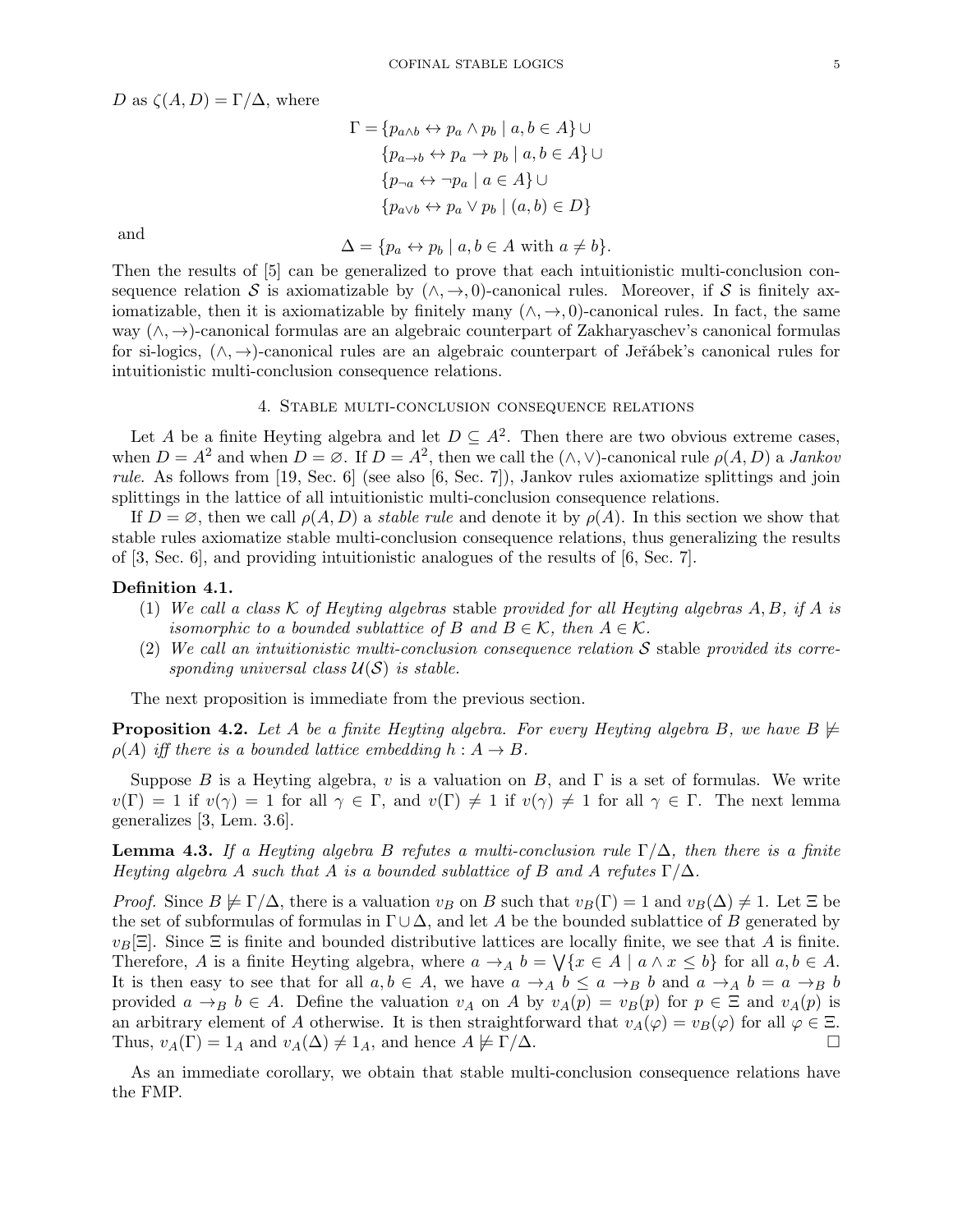#### Proposition 4.4. Every stable multi-conclusion consequence relation has the FMP.

*Proof.* Suppose S is a stable multi-conclusion consequence relation and  $S \nvdash \Gamma/\Delta$ . Then there is  $B \in \mathcal{U}(\mathcal{S})$  with  $B \not\models \Gamma/\Delta$ . By Lemma 4.3, there is a bounded lattice embedding  $A \hookrightarrow B$  with A finite and  $A \not\models \Gamma/\Delta$ . Since  $\mathcal{U}(\mathcal{S})$  is stable,  $A \in \mathcal{U}(\mathcal{S})$ . Thus,  $\mathcal{S}$  has the FMP.

We conclude this section by proving that stable multi-conclusion consequence relations are exactly the multi-conclusion consequence relations that are axiomatizable by stable rules. This generalizes [3, Thm. 6.11] and is an intuitionistic analogue of [6, Thm. 7.3].

**Proposition 4.5.** An intuitionistic multi-conclusion consequence relation S is stable iff it is axiomatizable by stable rules.

*Proof.* First suppose that S is stable. We show that  $S = S_{\text{IPC}} + {\rho(A) \mid A \text{ finite, } A \notin \mathcal{U}(S)}$ . Let  $B \models S$ . If there is finite  $A \notin U(S)$  such that  $B \not\models \rho(A)$ , then by Proposition 4.2, there is a bounded lattice embedding  $A \hookrightarrow B$ . Since  $\mathcal{U}(S)$  is stable,  $A \in \mathcal{U}(S)$ , a contradiction. Therefore,  $B \models \{\rho(A) \mid A \text{ finite}, A \notin \mathcal{U}(\mathcal{S})\}.$  Conversely, if  $B \not\models S$ , then there is a rule  $\Gamma/\Delta$  in S such that  $B \not\models \Gamma/\Delta$ . By Lemma 4.3, there is a finite Heyting algebra A such that A is a bounded sublattice of B and  $A \not\models \Gamma/\Delta$ . Therefore,  $A \not\models S$ . By Proposition 4.2,  $B \not\models \rho(A)$ . Thus,  $B \not\models S_{\text{IPC}} + \{\rho(A) \mid A \text{ finite}, A \not\in \mathcal{U}(\mathcal{S})\}.$ 

Next suppose that  $S = S_{\text{IPC}} + {\rho(A_i) | i \in I}$ . Let A, B be Heyting algebras such that A is isomorphic to a bounded sublattice of B and  $B \in \mathcal{U}(\mathcal{S})$ . If  $A \notin \mathcal{U}(\mathcal{S})$ , then there is  $i \in I$  such that  $A \not\models \rho(A_i)$ . By Proposition 4.2, there is a bounded lattice embedding  $A_i \hookrightarrow A$ . Therefore, there is a bounded lattice embedding  $A_i \hookrightarrow B$ , so applying Proposition 4.2 again yields  $B \not\models \rho(A_i)$ . Thus,  $B \notin \mathcal{U}(\mathcal{S})$ , a contradiction. This shows that  $A \in \mathcal{U}(\mathcal{S})$ , so  $\mathcal{U}(\mathcal{S})$  is a stable class, and hence S is stable.  $\square$ 

## 5. Stable logics

In the previous section we saw that stable multi-conclusion consequence relations provide a generalization of stable si-logics introduced in [3]. As we will see now, stable multi-conclusion consequence relations also aid in obtaining a number of convenient characterizations of stable silogics.

Recall from [3] that for a finite s.i. Heyting algebra A and  $D \subseteq A^2$ , the  $(\wedge, \vee)$ -canonical formula associated with A and D is  $\gamma(A, D) = \Lambda \Gamma \to \overline{\mathsf{V}} \Delta$ . If  $D = \emptyset$ , then  $\gamma(A, D)$  is denoted by  $\gamma(A)$ , and is called the stable formula associated with A.

A si-logic L is *stable* provided for arbitrary s.i. Heyting algebras  $A, B$ , if  $A$  is isomorphic to a bounded sublattice of B and  $B \models L$ , then  $A \models L$ . By [3, Sec. 6], stable si-logic have the FMP, and a si-logic L is stable iff it is axiomatizable by stable formulas.

In [3, Thm. 6.3] it is proved that if A, B are s.i. Heyting algebras with A finite, then  $B \not\models \gamma(A)$ iff  $\vec{A}$  is isomorphic to a bounded sublattice of  $\vec{B}$ . We show that in the theorem the condition that B is s.i. can be weakened to B being well-connected.

**Proposition 5.1.** Let  $A, B$  be Heyting algebras with  $A$  finite and s.i. and  $B$  well-connected. Then  $B \not\models \gamma(A)$  iff A is isomorphic to a bounded sublattice of B.

*Proof.* First suppose that A is isomorphic to a bounded sublattice of B. The same argument as in the proof of [3, Thm. 6.3] shows that there is a valuation v on B refuting  $\gamma(A)$  so that  $v(\gamma) = 1_B$ for each  $\gamma \in \Gamma$  and  $v(\delta) \neq 1_B$  for each  $\delta \in \Delta$ . Therefore, since B is well-connected and  $\Gamma, \Delta$  are finite,  $v(\bigwedge \Gamma) = \bigwedge \{v(\gamma) : \gamma \in \Gamma\} = 1_B$  and  $v(\bigvee \Delta) = \bigvee \{v(\delta) : \delta \in \Delta\} \neq 1_B$ . Thus,  $B \not\models \gamma(A)$ .

For the converse, we prove a stronger statement, that for an arbitrary B, from  $B \not\models \gamma(A)$  it follows that A is isomorphic to a bounded sublattice of B.

**Claim 5.2.** Let A, B be Heyting algebras with A finite and s.i. If  $B \not\models \gamma(A)$ , then A is isomorphic to a bounded sublattice of B.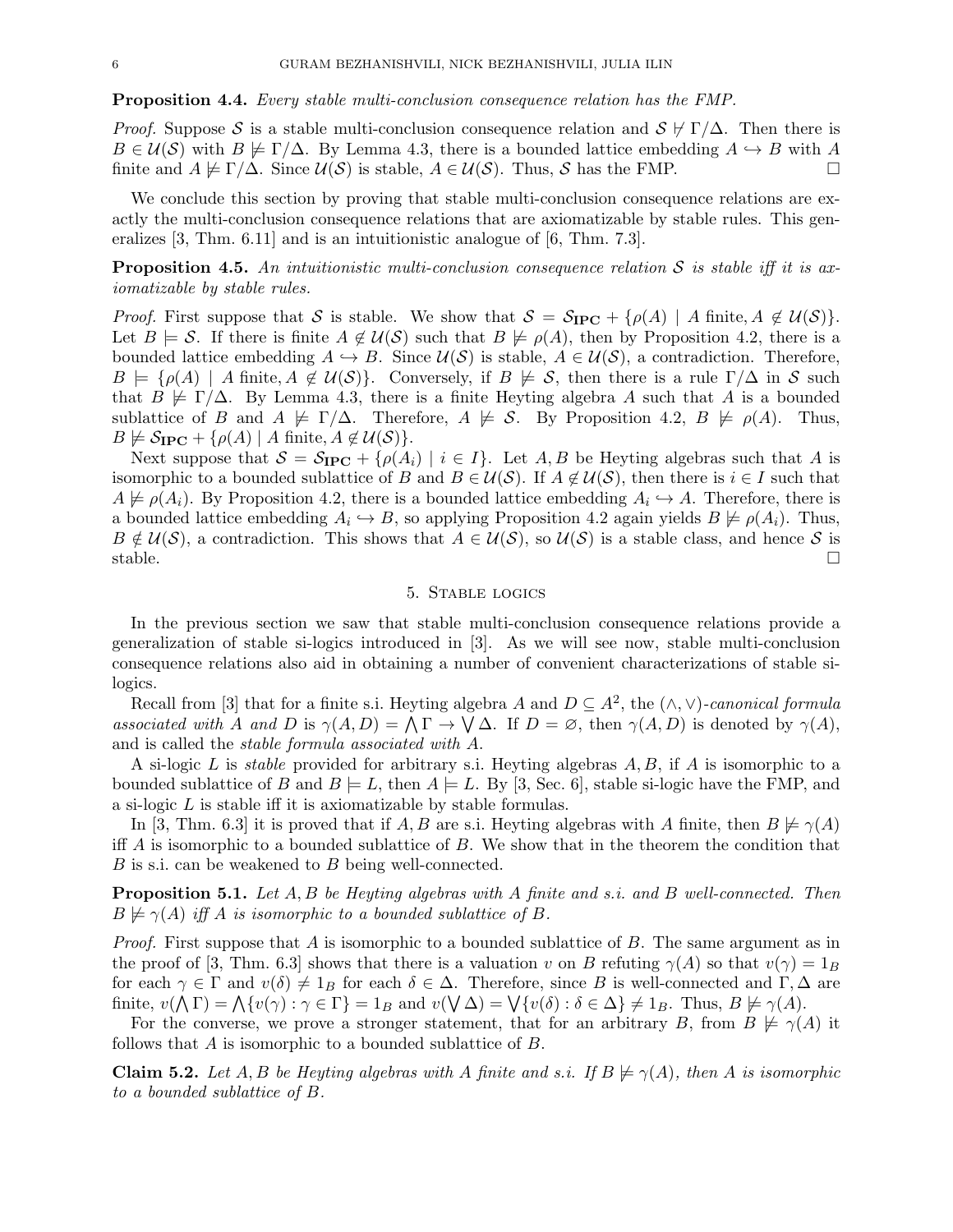*Proof of claim.* If  $B \not\models \gamma(A)$ , then by [3, Lem. 3.6], there is a finite Heyting algebra B' such that B' is a bounded sublattice of B and  $B' \not\models \gamma(A)$ . By [3, Thm. 3.4], there is a homomorphic image C of B' and a bounded lattice embedding  $f : A \to C$ . Since B' is finite, applying [3, Lem. 6.2] yields a bounded lattice embedding  $f' : A \to B'$ . Thus, A is isomorphic to a bounded sublattice of  $\overline{B}$ .

This completes the proof of the proposition.

We are ready to prove the main result of the section. For a variety  $V$  of Heyting algebras, let  $V_{wc}$  be the class of well-connected members of  $V$ .

**Theorem 5.3.** For a si-logic L and the corresponding variety V of Heyting algebras, the following are equivalent:

- $(1)$  L is stable.
- (2) L is axiomatizable by stable formulas.
- (3) L is axiomatizable by stable rules.
- (4)  $\mathcal{V}_{wc}$  is stable.
- (5)  $\mathcal V$  is generated by a stable universal class.
- (6)  $V$  is generated by a stable class.

*Proof.* (1)  $\Leftrightarrow$  (2): This is proved in [3, Thm. 6.11].

 $(2) \Rightarrow (4)$ : By  $(2)$ , there is a family  $\{A_i : i \in I\}$  of finite s.i. Heyting algebras such that  $L = \text{IPC} + \{\gamma(A_i) : i \in I\}$ . Let A, B be Heyting algebras with  $B \in \mathcal{V}_{wc}$  and A isomorphic to a bounded sublattice of B. Since bounded sublattices preserve well-connectedness, we see that A is also well-connected. Therefore, it remains to prove that  $A \in \mathcal{V}$ . If not, then there is  $i \in I$  such that  $A \not\models \gamma(A_i)$ . By Proposition 5.1,  $A_i$  is isomorphic to a bounded sublattice of A. By transitivity,  $A_i$ is isomorphic to a bounded sublattice of  $B$ . Since  $B$  is well-connected, applying Proposition 5.1 again yields  $B \not\models \gamma(A_i)$ , a contradiction. Thus,  $A \in \mathcal{V}_{wc}$ .

 $(4) \Rightarrow (5)$ : The class  $\mathcal{V}_{wc}$  is universal since it is definable over V by the universal formula  $\forall xy(x \lor y = 1 \to (x = 1 \lor y = 1))$ . By (4),  $\mathcal{V}_{wc}$  is stable. Since  $\mathcal{V}_{wc}$  contains all s.i. members of  $\mathcal{V}$ , we see that  $V_{wc}$  generates  $V$ .

 $(5) \Rightarrow (6)$ : This is obvious.

 $(6) \Rightarrow (2)$ : Suppose that V is generated by a stable class K. First we show that L has the FMP.

**Claim 5.4.** If  $\varphi \notin L$ , then there is a finite  $A \in \mathcal{K}$  with  $A \not\models \varphi$ . In particular, L has the FMP.

*Proof of claim.* If  $\varphi \notin L$ , then there is  $B \in \mathcal{K}$  with  $B \not\models \varphi$ . By [3, Lem. 3.6], there is a finite Heyting algebra A such that A is a bounded sublattice of B and  $A \not\models \varphi$ . Since K is stable,  $A \in \mathcal{K}$ . Thus, L has the FMP.  $\Box$ 

Let  $L' = \text{IPC} + {\gamma(A) | A \text{ is finite, s.i., and } A \notin V}$ . We claim that  $L = L'$ . By Claim 5.4, L has the FMP, and by  $[3, \text{Sec. 6}], L'$  has the FMP. Therefore, it is sufficient to show that for each finite s.i. Heyting algebra B, we have  $B \models L$  iff  $B \models L'$ . Suppose B is a finite s.i. Heyting algebra. If  $B \not\models L'$ , then there is a finite s.i. Heyting algebra  $A \notin V$  such that  $B \not\models \gamma(A)$ .

Claim 5.5.  $\gamma(A) \in L$ .

Proof of claim. If  $\gamma(A) \notin L$ , then since V is generated by K, there is  $C \in \mathcal{K}$  with  $C \not\models \gamma(A)$ . By Claim 5.2, A is isomorphic to a bounded sublattice of C. Since K is stable,  $A \in \mathcal{K}$ , which contradicts to  $A \notin \mathcal{V}$ . Thus,  $\gamma(A) \in L$ .

By Claim 5.5,  $\gamma(A) \in L$ . Therefore,  $B \not\models L$ , showing that  $L' \subseteq L$ . Conversely, suppose that  $B \not\models L$ . By definition,  $\gamma(B) \in L'$ . Since  $B \not\models \gamma(B)$ , it follows that  $B \not\models L'$ . This shows that  $L \subseteq L'$ . Thus,  $L = L'$ , which yields that L is axiomatizable by stable formulas.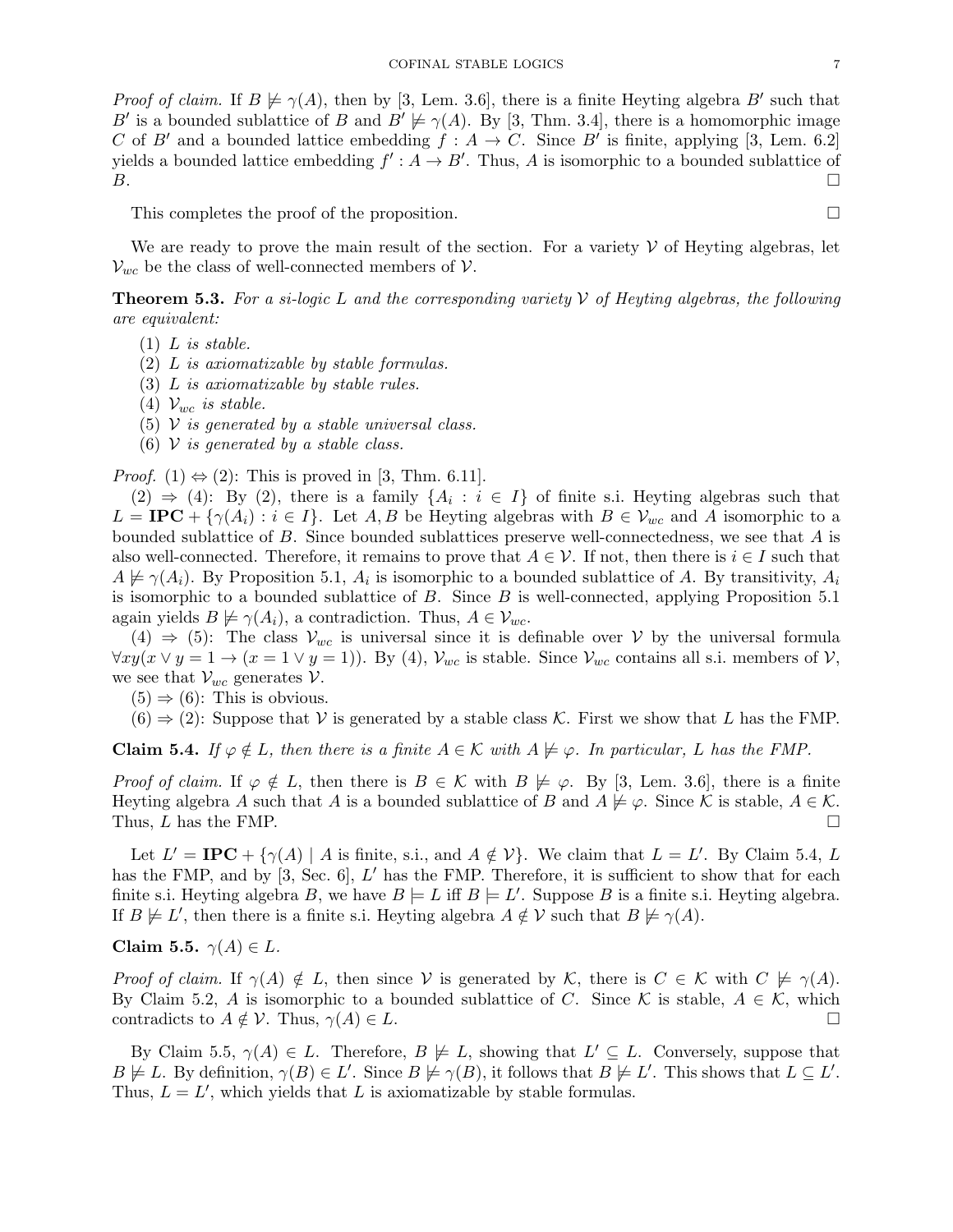$(3) \Rightarrow (5)$ : Suppose L is axiomatizable by stable rules. Then there is a family  $\{A_i : i \in I\}$  of finite Heyting algebras such that  $L = \Lambda(\mathcal{S})$ , where  $\mathcal{S} = \mathcal{S}_{\text{IPC}} + {\rho(A_i) | i \in I}$ . Therefore,  $\mathcal{V}$  is generated by  $U(S)$ , which by Proposition 4.5 is a stable universal class.

 $(5) \Rightarrow (3)$ : Suppose V is generated by a stable universal class U. Let S be the intuitionistic multi-conclusion consequence relation corresponding to U. By Proposition 4.5,  $S = S_{\text{IPC}} + \{\rho(A) |$ A finite,  $A \notin U$ . Therefore, since V is generated by U, we see that  $L = \Lambda(S)$ . Thus, L is axiomatizable by stable rules.  $\Box$ 

**Remark 5.6.** Let L be a si-logic and let V be the corresponding variety of Heyting algebras. By Theorem 5.3,  $L$  is stable iff  $V$  is generated by a stable class. This, however, does not mean that  $\mathcal V$  itself is a stable class. In fact, the variety of all Heyting algebras is the only nontrivial stable variety of Heyting algebras. This can be seen as follows. Suppose  $\mathcal V$  is a nontrivial stable variety of Heyting algebras. Since  $V$  is nontrivial, it contains the variety of Boolean algebras. Let A be an arbitrary Heyting algebra, and let  $\mathcal{B}(A)$  be the free Boolean extension of A (see, e.g., [1, Ch. V.4]). Then  $\mathcal{B}(A)$  is a Boolean algebra and A is isomorphic to a bounded sublattice of  $\mathcal{B}(A)$ . Therefore,  $\mathcal{B}(A) \in \mathcal{V}$ , and since  $\mathcal{V}$  is stable,  $A \in \mathcal{V}$ . Thus,  $\mathcal{V}$  is the variety of all Heyting algebras.

**Remark 5.7.** Let  $\{A_i : i \in I\}$  be a family of finite s.i Heyting algebras. Then  $IPC + \{\gamma(A_i) \mid i \in I\}$  $A\} = \Lambda \left( \mathcal{S}_{\text{IPC}} + \{\rho(A_i) \mid i \in I \} \right)$ ; that is, the si-logic axiomatized by the stable formulas  $\{\gamma(A_i) :$  $i \in I$  is the same as the si-logic axiomatized by the corresponding stable rules  $\{\rho(A_i) : i \in I\}$ . This can be seen as follows. By  $[3, Thm. 6.3]$  and Proposition 4.2, for every s.i. Heyting algebra B, we have  $B \models \gamma(A_i)$  iff  $B \models \rho(A_i)$ . Therefore, the universal class U corresponding to the intuitionistic multi-conclusion consequence relation  $S_{\text{IPC}} + \{\rho(A_i) \mid i \in I\}$  and the variety V corresponding to the si-logic IPC +  $\{\gamma(A_i) \mid i \in A\}$  contain the same s.i. members. Thus, V is generated by U, yielding the result. As we will see in Remark 7.14, this does not generalize to a similar statement about  $(\wedge, \vee)$ -canonical formulas and  $(\wedge, \vee)$ -canonical rules.

#### 6. Cofinal stable multi-conclusion consequence relations

While the theories of  $(\wedge, \vee)$ - and  $(\wedge, \rightarrow)$ -canonical rules and formulas have many similarities, there is one important difference. Namely, in the  $(\wedge, \rightarrow)$ -case, since  $\rightarrow$  is preserved, preserving 0 implies preserving  $\neg$ . This is not true in the  $(\wedge, \vee)$ -case. Therefore, in the  $(\wedge, \rightarrow)$ -case, when 0 is preserved, putting  $D = \emptyset$  yields cofinal subframe rules and formulas. To obtain subframe rules and formulas, along with  $D = \emptyset$ , we also have to take out  $\{p_{\neg a} \leftrightarrow \neg p_a : a \in A\}$  from  $\Gamma$ . Since in the  $(\wedge, \vee)$ -case  $\{p_{\neg a} \leftrightarrow \neg p_a : a \in A\}$  is not part of  $\Gamma$ , by taking  $D = \varnothing$  we only obtain stable rules and formulas, which are analogues of subframe rules and formulas. In order to obtain analogues of cofinal subframe rules and formulas, we have to add  $\{p_{\neg a} \leftrightarrow \neg p_a : a \in A\}$  to  $\Gamma$ . Thus, instead of working with bounded distributive sublattices of Heyting algebras, we will have to work with pseudocomplemented sublattices. This is what we do next.

We recall that a *pseudocomplemented distributive lattice* is a bounded distributive lattice L with an additional unary operation  $\neg: L \to L$  satisfying  $a \wedge b = 0$  iff  $a \leq \neg b$  (see, e.g., [1, Ch. VIII]). Let PDLat be the class of pseudocomplemented distributive lattices. Clearly PDLat is contained in the class DLat of bounded distributive lattices and contains the class HA of Heyting algebras.

It is well known that PDLat is a variety. We will require that PDLat is a locally finite variety. Since we were unable to find a proof of this result in the literature, we give a proof of it below.

### Theorem 6.1. PDLat is locally finite.

*Proof.* We utilize the criterion of local finiteness from [2, Thm. 3.7] stating that a variety  $V$  of finite signature is locally finite iff for each  $n \in \mathbb{N}$  there is  $m(n) \in \mathbb{N}$  such that the cardinality of all n-generated s.i. members of V is bounded above by  $m(n)$ . It is well known (see, e.g., [1, Thm. VIII.5.1) that s.i. members of PDLat are of the form  $B \oplus 1$ , where B is a Boolean algebra and  $-\oplus 1$  is the operation of adjoining a new top. We claim that the cardinality of each n-generated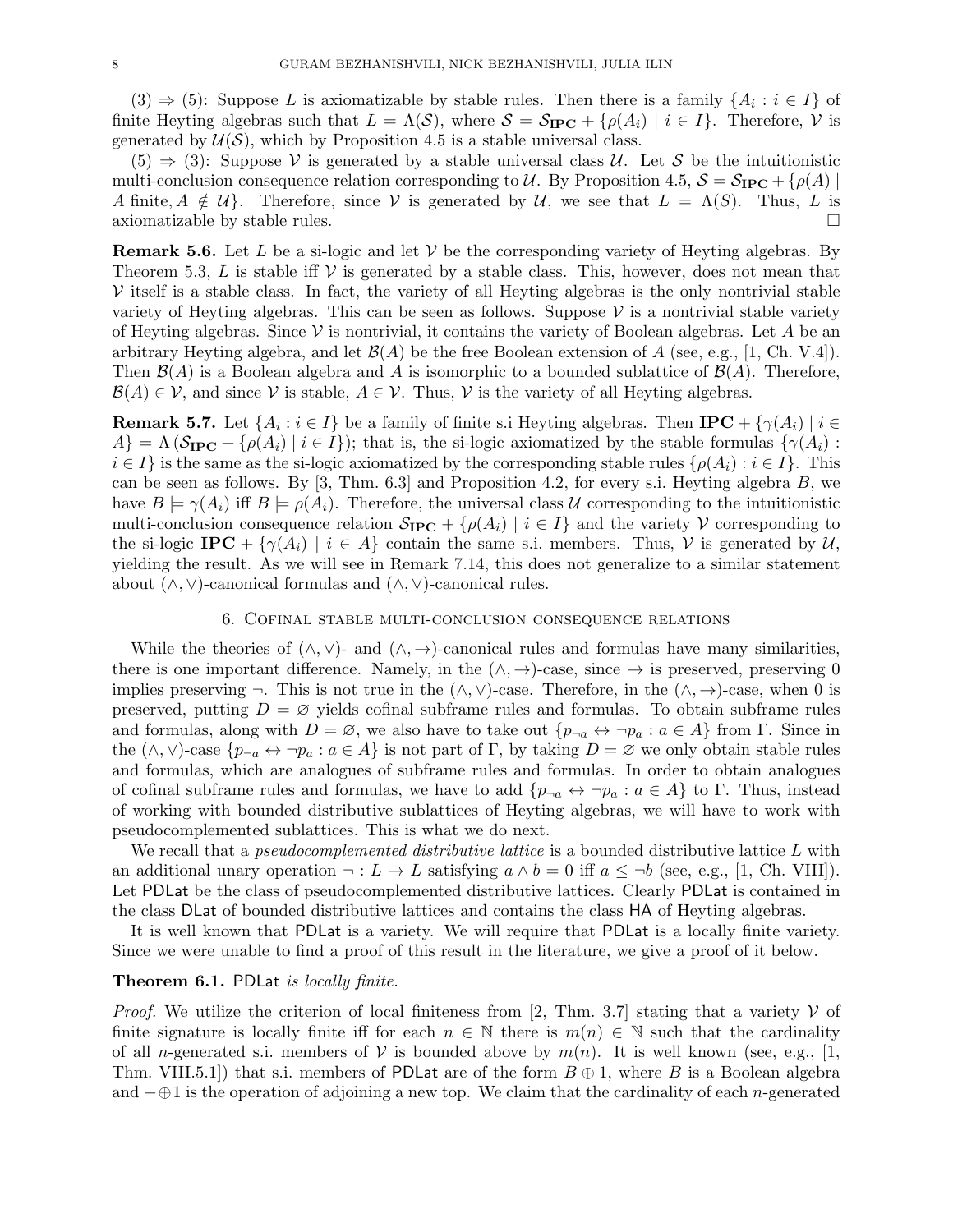s.i.  $A \in \text{PDLat}$  is bounded above by  $m(n) = 2^{2^n} + 1$ . Indeed, suppose  $A \cong B \oplus 1$  is generated by  $g_1, \ldots, g_n$ . Without loss of generality we may assume that  $g_1, \ldots, g_n \in B$ . Therefore,  $g_1, \ldots, g_n$ generate B as a Boolean algebra. Thus, the cardinality of B is bounded above by  $2^{2^n}$ . This yields that the cardinality of A is bounded above by  $2^{2^n} + 1$ . Consequently, the criterion applies.  $\square$ 

We are ready to define cofinal stable classes of Heyting algebras and cofinal stable rules.

### Definition 6.2.

- (1) We call a class K of Heyting algebras cofinal stable provided for Heyting algebras  $A, B, if$ A is isomorphic to a pseudocomplemented sublattice of B and  $B \in \mathcal{K}$ , then  $A \in \mathcal{K}$ .
- (2) Let A be a finite Heyting algebra. The cofinal stable rule associated with A is the rule  $\sigma(A) = \Gamma/\Delta$ , where

$$
\Gamma = \{p_0 \leftrightarrow 0\} \cup
$$
  
\n
$$
\{p_{a \lor b} \leftrightarrow p_a \lor p_b \mid a, b \in A\} \cup
$$
  
\n
$$
\{p_{a \land b} \leftrightarrow p_a \land p_b \mid a, b \in A\} \cup
$$
  
\n
$$
\{p_{\neg a} \leftrightarrow \neg p_a \mid a \in A\}
$$

and  $\Delta = \{p_a \leftrightarrow p_b \mid a, b \in A \text{ with } a \neq b\}.$ 

**Remark 6.3.** There is no need to add  $p_1 \leftrightarrow 1$  to  $\Gamma$  because  $p_{\neg 0} \leftrightarrow \neg 0$  is contained in  $\{p_{\neg a} \leftrightarrow \neg p_a \mid a \in \Gamma\}$  $a \in A$ .

Using that PDLat is locally finite, the statements and proofs of Section 4 generalize to the setting of cofinal stable rules. Namely, Proposition 4.2 generalizes to the following proposition.

**Proposition 6.4.** Suppose A, B are Heyting algebras with A finite. Then  $B \not\models \sigma(A)$  iff A is isomorphic to a pseudocomplemented sublattice of B.

Also, Proposition 4.5 generalizes to the following proposition.

**Proposition 6.5.** An intuitionistic multi-conclusion consequence relation S is axiomatizable by cofinal stable rules iff the corresponding universal class  $\mathcal{U}(S)$  of Heyting algebras is cofinal stable.

We leave the proofs out since they are virtually the same as the relevant proofs in Section 4, but use local finiteness of PDLat instead of local finiteness of DLat.

Remark 6.6. Not only stable rules have an obvious generalization to cofinal stable rules, but also  $(\wedge, \vee)$ -canonical rules have an obvious generalization to  $(\wedge, \vee, \neg)$ -canonical rules. Suppose A is a finite Heyting algebra and  $D \subseteq A^2$ . For every  $a \in A$  let  $p_a$  be a propositional letter, and define the  $(\wedge, \vee, \neg)$ -canonical rule  $\zeta(A, D)$  associated with A and D as  $\sigma(A, D) = \Gamma/\Delta$ , where

$$
\Gamma = \{p_0 \leftrightarrow 0\} \cup
$$
  
\n
$$
\{p_{a \wedge b} \leftrightarrow p_a \wedge p_b \mid a, b \in A\} \cup
$$
  
\n
$$
\{p_{a \vee b} \leftrightarrow p_a \vee p_b \mid a, b \in A\} \cup
$$
  
\n
$$
\{p_{\neg a} \leftrightarrow \neg p_a \mid a \in A\} \cup
$$
  
\n
$$
\{p_{a \to b} \leftrightarrow p_a \to p_b \mid (a, b) \in D\}
$$

and

 $\Delta = \{p_a \leftrightarrow p_b \mid a, b \in A \text{ with } a \neq b\}.$ 

All proofs from Section 3 have an obvious translation to the  $(\wedge, \vee, \neg)$ -setting by utilizing the local finiteness of the pseudocomplemented bounded lattice reduct instead of the bounded lattice reduct. Consequently,  $(\wedge, \vee, \neg)$ -canonical rules provide yet another uniform axiomatization of all intuitionistic multi-conclusion consequence relations.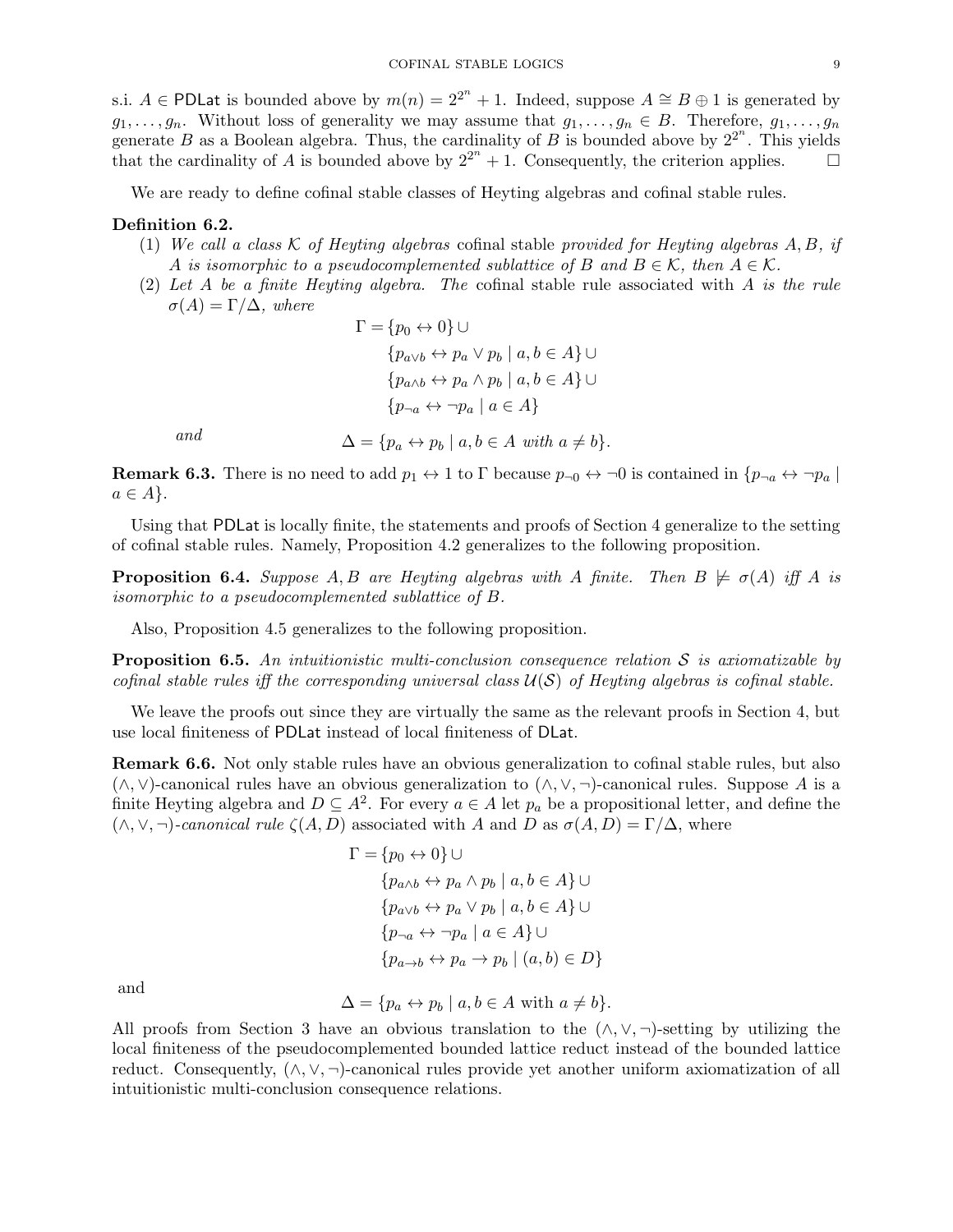### 7. Cofinal stable logics

The same way we generalized stable rules to cofinal stable rules, we can generalize stable formulas to cofinal stable formulas. However, unlike the stable case, it is no longer true that cofinal stable logics are axiomatizable by cofinal stable formulas. This mismatch is essentially due to the fact that the analogue of [3, Lem. 6.2] fails for the  $(\wedge, \vee, \neg)$ -reducts of Heyting algebras. Nevertheless, we will show that cofinal stable logics are axiomatizable by cofinal stable rules.

Let A be a finite s.i. Heyting algebra, and let  $\sigma(A) = \Gamma/\Delta$  be the cofinal stable rule associated with A. We define the *cofinal stable formula associated with* A as  $\delta(A) = \bigwedge \Gamma \to \bigvee \Delta$ . Then [3, Thm. 3.4] has an obvious generalization to the following proposition.

**Proposition 7.1.** Let A, B be Heyting algebras with A finite and s.i. Then  $B \not\models \delta(A)$  iff there is a s.i. homomorphic image C of B such that A is isomorphic to a pseudocomplemented sublattice of C.

If B is well-connected and we work with  $\gamma(A)$  instead of  $\delta(A)$ , then as is shown in Proposition 5.1, the homomorphic image  $C$  can be omitted from the consideration. We will see that this is no longer true if we work with  $\delta(A)$ . However, one implication of the proposition remains true, with the same proof.

**Lemma 7.2.** Let  $A, B$  be Heyting algebras with  $A$  finite and s.i. and  $B$  well-connected. If  $A$  is isomorphic to a pseudocomplemented sublattice of B, then  $B \not\models \delta(A)$ .

To see that the converse of Lemma 7.2 does not hold, we recall the representation theorem for pseudocomplemented distributive lattices. Since pseudocomplemented distributive lattices are situated between bounded distributive lattices and Heyting algebras, their representation is closely related to the Priestley representation of bounded distributive lattices and the Esakia representation of Heyting algebras.

We call a subset U of a (partially) ordered set X an upset if  $x \in U$  and  $x \leq y$  imply  $y \in U$ ; we define *downsets* dually. For  $U \subseteq X$ , let  $\uparrow U$  be the upset and  $\downarrow U$  be the downset generated by U. If  $U = \{x\}$ , then we write  $\uparrow x$  and  $\downarrow x$ , respectively. A Priestley space is a compact ordered space X such that  $x \nleq y$  implies that there is a clopen (closed and open) upset of X containing x and missing y. A map between Priestley spaces is a *Priestley morphism* if it is continuous and order preserving. By Priestley duality [20, 21], the category DLat of bounded distributive lattices and bounded lattice homomorphisms is dually equivalent to the category Pries of Priestley spaces and Priestley morphisms.

An Esakia space is a Priestley space in which  $\downarrow U$  is open for each open set U. A map  $f: X \to Y$ between Esakia spaces is an Esakia morphism if it is a continuous p-morphism, where we recall that f is a p-morphism provided  $f(\uparrow x) = \uparrow f(x)$ . By Esakia duality [11], the category HA of Heyting algebras and Heyting homomorphisms is dually equivalent to the category Esa of Esakia spaces and Esakia morphisms.

Since pseudocomplemented distributive lattices are situated between Heyting algebras and bounded distributive lattices, dual spaces of pseudocomplemented distributive lattices are situated between Esakia spaces and Priestley spaces. They were characterized by Priestley in [22]. For a subset U of an ordered set X, let  $\max(U)$  be the set of maximal points of  $U(m \in \max(U)$  provided  $(\forall y \in U)(x \leq y \Rightarrow x = y)$ ). We call a Priestley space X a PC-space if  $\downarrow U$  is open for each open upset U. Clearly each Esakia space is a PC-space, but the converse is not true in general. We call a map  $f: X \to Y$  between ordered spaces a q-morphism if max  $\uparrow f(x) = f(\max \uparrow x)$ . By [22], the category PDLat of pseudocomplemented distributive lattices and pseudocomplemented lattice homomorphisms is dually equivalent to the category PCS of PC-spaces and continuous q-morphisms.

The next lemma gives several characterizations of q-morphisms.

**Lemma 7.3.** Let  $f : X \rightarrow Y$  be a Priestley morphism between PC-spaces. The following are equivalent.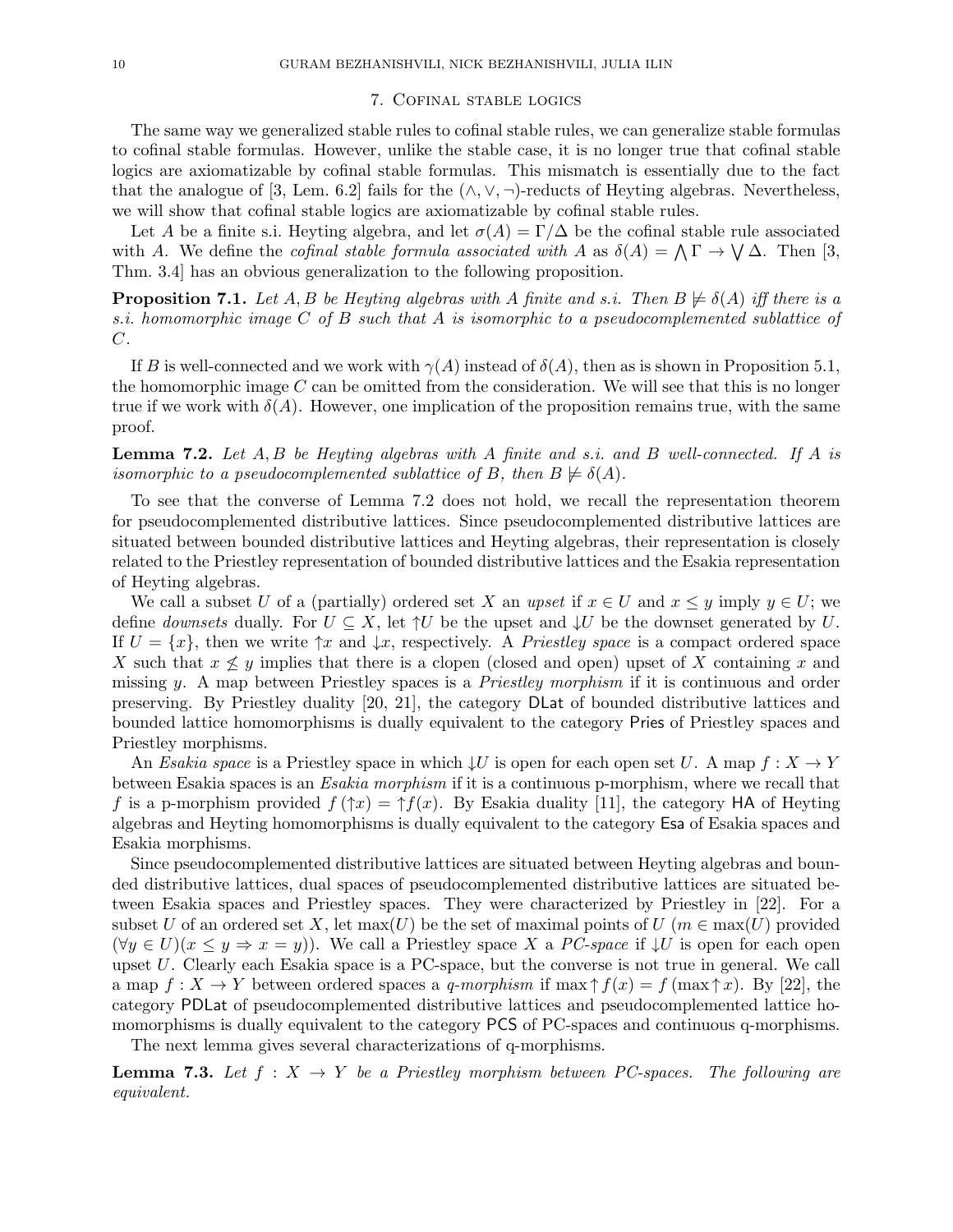- (1)  $f$  is a q-morphism.
- (2) For all  $x \in X$ , we have  $\max \uparrow f(x) \subseteq f(\max \uparrow x)$ .
- (3) For all  $x \in X$  and  $y \in Y$ , from  $f(x) \leq y$  it follows that there is  $x' \in X$  with  $x \leq x'$  and  $y \leq f(x')$ .
- (4) For every upset  $A \subseteq Y$ , we have  $f^{-1}(\downarrow A) = \downarrow f^{-1}(A)$ .
- (5) For every  $y \in Y$ , we have  $f^{-1}(\downarrow \uparrow y) = \downarrow f^{-1}(\uparrow y)$ .

*Proof.* (1)  $\Rightarrow$  (2): This is obvious.

 $(2) \Rightarrow (3)$ : Suppose  $x \in X$ ,  $y \in Y$ , and  $f(x) \leq y$ . Then  $y \in \uparrow f(x)$ . Since Y is a Priestley space, there is  $y' \in \max \uparrow f(x)$  with  $y \leq y'$ . By  $(2), y' \in f(\max \uparrow x)$ . Therefore, there is  $x' \in X$  such that  $x \leq x'$  and  $f(x') = y' \geq y$ . This shows (3).

 $(3) \Rightarrow (1)$ : Let  $x \in X$ . We first show that  $\max \uparrow f(x) \subseteq f(\max \uparrow x)$ . Suppose  $y \in \max \uparrow f(x)$ . By (3), there is  $x' \in X$  with  $x \leq x'$  and  $y \leq f(x')$ . Since y is a maximal point,  $y = f(x')$ . As X is a Priestley space, there is  $x'' \in \max \{\tau x \text{ with } x' \leq x''\}$ . Since f is order preserving and y is maximal,  $f(x'') = y$ . Thus,  $y \in f(\max \uparrow x)$ . Next we show that  $f(\max \uparrow x) \subseteq \max \uparrow f(x)$ . First note that every map satisfying (3) maps maximal points to maximal points. For let  $x \in X$  be maximal and suppose x is mapped to a non-maximal  $y \in Y$ . Then there is y' in Y with  $y \leq y'$ . However, since x is maximal, there is no x' with  $x \leq x'$  that is mapped to y'. So Condition (3) is violated for x. Now suppose  $y \in f(\max \uparrow x)$ . Then there is  $x' \in \max \uparrow x$  such that  $f(x') = y$ . Since f is order preserving,  $f(x) \leq f(x')$ . By the above, x' is mapped to a maximal point, so  $f(x') = y \in \max \uparrow f(x)$ . Thus, f is a q-morphism.

 $(3) \Rightarrow (4)$ : Let  $A \subseteq Y$  be an upset. Since f is order preserving,  $\downarrow f^{-1}(A) \subseteq f^{-1}(\downarrow A)$ . We show  $f^{-1}(\downarrow A) \subseteq \downarrow f^{-1}(A)$ . Suppose  $x \in f^{-1}(\downarrow A)$ . Then there is  $y \in A$  with  $f(x) \leq y$ . By (3), there is  $x' \geq x$  with  $y \leq f(x')$ . Since A is an upset,  $f(x') \in A$ , yielding  $x \in \downarrow f^{-1}(A)$ .

 $(4) \Rightarrow (5)$ : This is obvious since  $\uparrow y$  is an upset.

 $(5) \Rightarrow (3)$ : Let  $x \in X$ ,  $y \in Y$ , and  $f(x) \leq y$ . Then  $f(x) \in \mathcal{F}$  so  $x \in f^{-1}(\mathcal{F}y)$ . By (5),  $x \in \mathcal{L} f^{-1}(\uparrow y)$ . This implies that there is  $x' \geq x$  with  $y \leq f(x')$ , which proves (3).

Remark 7.4. Conditions (1) and (2) are not *locally* equivalent; that is, it is not true that for a given  $x \in X$  we have  $\max \uparrow f(x) = f(\max \uparrow x)$  iff  $\max \uparrow f(x) \subseteq f(\max \uparrow x)$ .

We are ready to see that the converse of Lemma 7.2 does not hold. For this we must find Heyting algebras A, B such that A is finite and s.i., B is well-connected,  $B \not\models \delta(A)$ , and yet A is not isomorphic to a pseudocomplemented sublattice of B. By Proposition 7.1,  $B \not\models \delta(A)$  iff there is a s.i. homomorphic image C of B such that A is isomorphic to a pseudocomplemented sublattice of C. Thus, we want A to be isomorphic to a pseudocomplemented sublattice of a s.i. homomorphic image C of B, and yet not to be isomorphic to a pseudocomplemented sublattice of B itself. We do this by passing to the dual picture.

Dually finite Heyting algebras correspond to finite posets (partially ordered sets). If A is a finite Heyting algebra and  $X$  is its dual finite poset, then homomorphic images of  $A$  correspond to upsets of X, subalgebras of A to p-morphic images of X, pseudocomplemented sublattices of A to q-morphic images of  $X$ , and bounded sublattices of  $A$  to order preserving images of  $X$  (see  $[11, 22, 21]$ ). In addition, A is s.i. iff A is well-connected, which happens iff X is rooted (that is,  $X = \uparrow x$  for some  $x \in X$  [12, 4]. Therefore, it is sufficient to find two finite rooted posets X, Y such that X is a q-morphic image of an upset U of Y, but X is not a q-morphic image of Y.

Example 7.5. Let X and Y be the finite rooted posets drawn below.

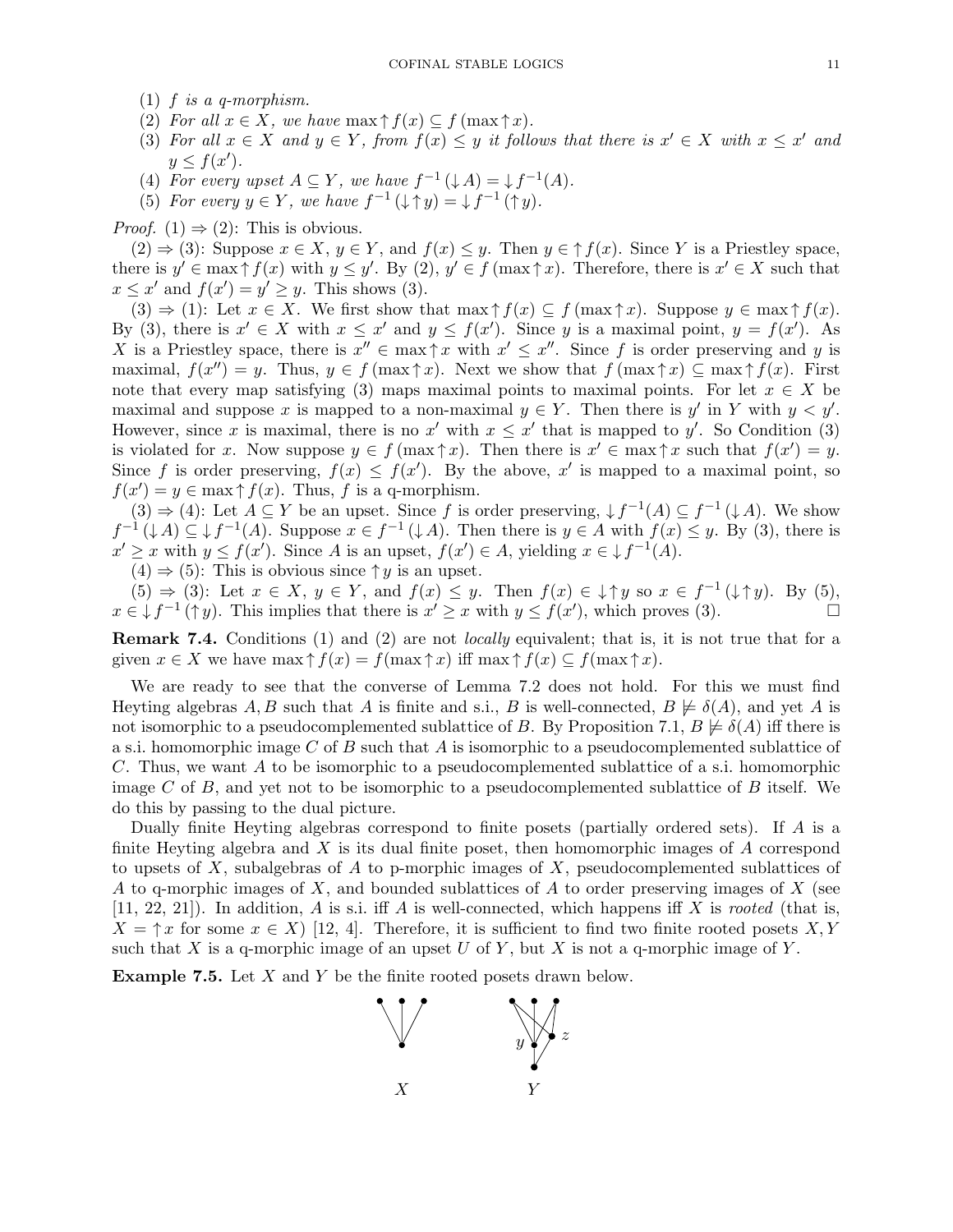Clearly X is isomorphic to the upset  $\uparrow y$  of Y. Therefore, X is a q-morphic image of an upset of Y. On the other hand, we show that X is not a q-morphic image of Y. First observe that an onto q-morphism  $f: Y \to X$  would map the maximal points of Y onto the maximal points of X. Now,  $z \in Y$  sees two maximal points of Y, so since f is order preserving,  $f(z)$  would need to be the root of X. But as X has three maximal points, the maximal points above z are not mapped onto the maximal points above  $f(z)$ . Thus, f cannot be a q-morphism.

We next define cofinal stable si-logics by directly generalizing the definition of stable si-logics of [3].

**Definition 7.6.** We call a si-logic L cofinal stable provided for all s.i. Heyting algebras  $A, B$ , if  $A$ is isomorphic to a pseudocomplemented sublattice of B and  $B \models L$ , then  $A \models L$ .

**Proposition 7.7.** If  $L$  is cofinal stable, then  $L$  is axiomatizable by cofinal stable formulas.

*Proof.* We prove that  $L = IPC + \{\delta(A) | A \text{ finite and s.i.}, A \neq L\}$ . Suppose that B is a s.i Heyting algebra with  $B \models L$ . Let A be a finite s.i. Heyting algebra with  $A \not\models L$ . If  $B \not\models \delta(A)$ , then by Proposition 7.1, there is a s.i. homomorphic image C of B such that A is isomorphic to a pseudocomplemented sublattice of C. Since  $B \models L$  and C is a homomorphic image of B, we see that  $C \models L$ . As L is cofinal stable, from  $C \models L$  it follows that  $A \models L$ . The obtained contradiction proves that  $B \models \delta(A)$ . Conversely, suppose that B is a s.i. Heyting algebra with  $B \not\models L$ . Then there is  $\varphi \in L$  with  $B \not\models \varphi$ . As in the proof of [3, Lem. 3.6], but using that the variety of pseudocomplemented distributive lattices is locally finite, we can construct a finite s.i. Heyting algebra A such that A is a pseudocomplemented sublattice of B and  $A \not\models \varphi$ . Therefore,  $A \not\models L$ . Using Proposition 7.1 again yields  $B \not\models \delta(A)$ .

Remark 7.8. The proof above also shows that all cofinal stable logics have the FMP.

Unlike the case of stable logics, the converse of Proposition 7.7 does not hold in general, as the following example shows.

**Example 7.9.** Let  $X, Y, Z$  be the finite rooted posets drawn below.



Let  $A, B, C$  be the dual Heyting algebras of X, Y, Z, respectively, and let  $L := \text{IPC} + \delta(A)$ . Then L is axiomatized by a cofinal stable formula. On the other hand, we show that  $L$  is not cofinal stable. First observe that X is not a q-morphic image of Y. Indeed, if there were an onto q-morphism  $f: Y \to X$ , then f would map the maximal points of Y onto the maximal points of X. But  $y \in Y$  sees exactly two maximal points, while X has no point with this property. This violates the q-morphism condition at  $y$ , a contradiction. Since each rooted upset of Y has smaller cardinality than X, it follows that there is no rooted upset U of Y such that X is a q-morphic image of U. From this we conclude by Proposition 7.1 that  $B \models \delta(A)$ , so  $B \models L$ . On the other hand, Z is a q-morphic image of Y, witnessed by the map that identifies w and w' in Y. Therefore, C is isomorphic to a pseudocomplemented sublattice of  $B$ . It is also obvious that  $X$  is isomorphic to an upset of Z, so by Proposition 7.1,  $C \not\models \delta(A)$ . Thus,  $C \not\models L$ . Since  $B \models L, C$  is isomorphic to a pseudocomplemented sublattice of B, and  $C \not\models L$ , we conclude that L is not a cofinal stable logic.

Remark 7.10. Although as pointed out in Remark 7.8 cofinal stable logics have the FMP, we do not know whether all logics axiomatized by cofinal stable formulas have the FMP. Neither do we know a convenient characterization of this class of logics.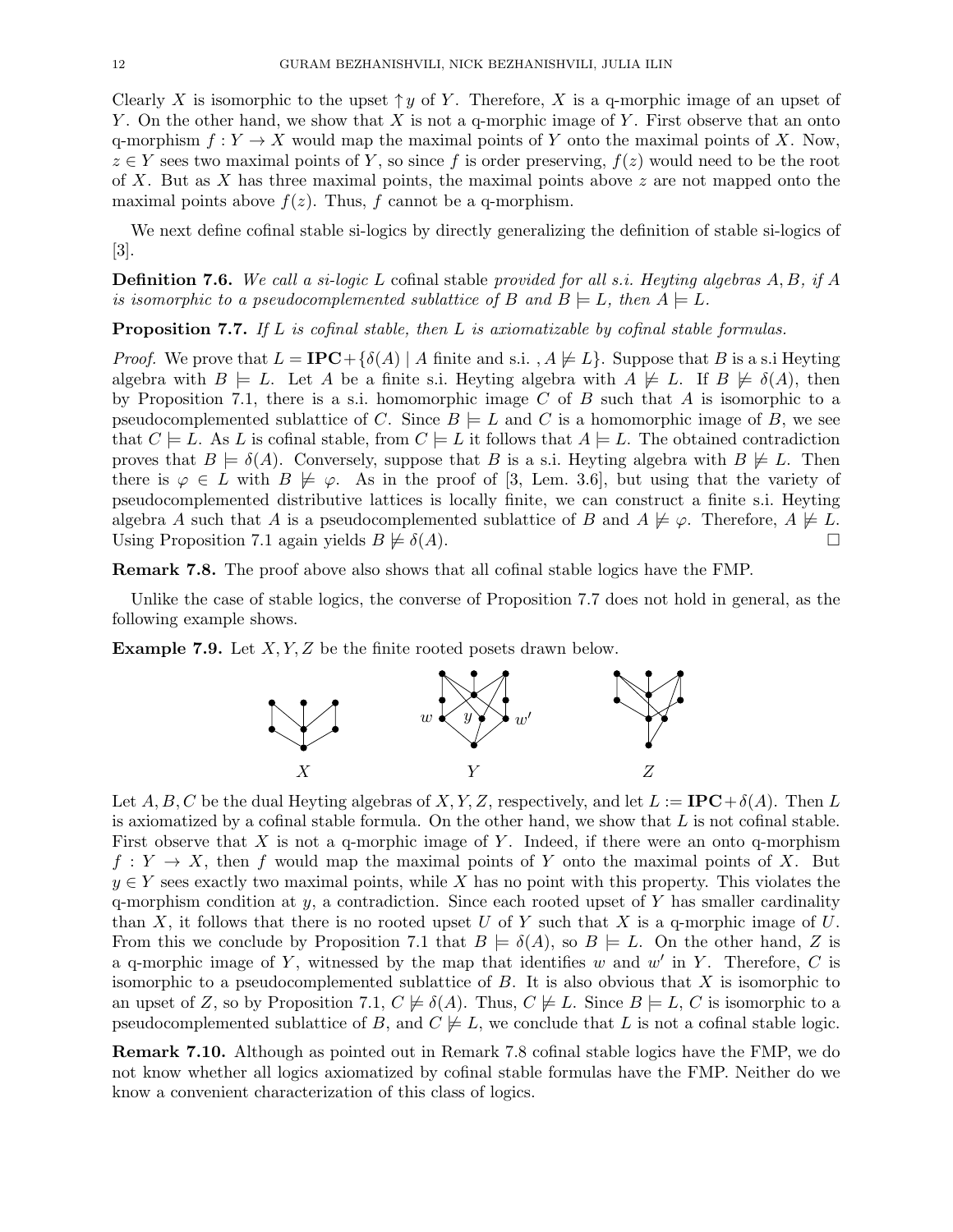As follows from Example 7.9, Theorem 5.3 does not fully generalize to the setting of cofinal stable logics as the analogue of Condition (2) of the theorem is not equivalent to Condition (1). Nevertheless, we will prove that all the conditions of the theorem but Condition (2) are still equivalent in the cofinal stable setting. In fact, some of the proofs will have a straightforward generalization, while others will require additional work.

**Theorem 7.11.** Let L be a si-logic and let V be the corresponding variety of Heyting algebras. The following are equivalent.

- $(1')$  *L* is a cofinal stable logic.
- $(2')$   $\mathcal{V}_{wc}$  is cofinal stable.
- $(3')$  V is generated by a cofinal stable universal class U.
- (4')  $V$  is generated by a cofinal stable class  $K$ .
- $(5')$  *L* is axiomatizable by cofinal stable rules.

*Proof.* The proof of  $(2') \Rightarrow (3')$  is the same as the proof of  $(4) \Rightarrow (5)$  in Theorem 5.3, and the proof of  $(3') \Rightarrow (4')$  is obvious.

 $(4') \Rightarrow (2')$ : Let V be generated by a cofinal stable class K. Suppose B, C are Heyting algebras such that  $C \in \mathcal{V}_{wc}$  and B is isomorphic to a pseudocomplemented sublattice of C. Then B is also well-connected, so it remains to prove that  $B \in V$ . If  $B \notin V$ , then there is  $\varphi \in L$  with  $B \not\models \varphi$ . We can find a finite pseudocomplemented sublattice B' of B with  $B' \not\models \varphi$ . Clearly  $B' \not\models L$ . Since B is well-connected, so is  $B'$ , and as  $B'$  is finite, it is s.i. Next we require an analogue of Claim 5.5. But the proof in the stable case makes use of [3, Lem. 6.2], whose analogue, as we saw, does not hold in the cofinal stable case. Nevertheless, we can derive the desired result using the following claim instead.

**Claim 7.12.** Suppose  $A, B$  are finite Heyting algebras such that  $A$  is isomorphic to a pseudocomplemented sublattice of a homomorphic image of B. Then there is a finite Heyting algebra C such that C is isomorphic to a pseudocomplemented sublattice of B and A is a homomorphic image of  $C$ .

Proof of claim. Suppose A is isomorphic to a pseudocomplemented sublattice of a homomorphic image of B. Since B is finite, homomorphic images of B are up to isomorphism quotients of B by principal filters. Clearly  $B/\uparrow b \cong [0, b]$ , and the isomorphism  $h : B/\uparrow b \to [0, b]$  is given by  $h(x) = b \wedge x$ . Therefore, we may assume that A is isomorphic to a pseudocomplemented sublattice of [0, b], and we identify A with its image in [0, b]. Let  $C = h^{-1}(A)$ . It is obvious that C is a pseudocomplemented sublattice of  $B$ . We claim that the restriction of  $h$  to  $C$  is a Heyting homomorphism onto  $A$ . For this it is sufficient to check that  $h$  preserves Heyting implication. Let  $x, y \in C$ . Since C is finite and h commutes with joins,

$$
h(x \to_C y) = \bigvee_A \{h(c) \mid c \in C \text{ and } x \wedge c \le y\} = \bigvee_A \{c \wedge b \mid c \in C \text{ and } x \wedge c \le y\}
$$

and

$$
h(x) \to_A h(y) = \bigvee_A \{ z \in A \mid (x \wedge b) \wedge z \leq y \}.
$$

It is easy to see that  $\{c \wedge b \mid c \in C \text{ and } x \wedge c \leq y\} \subseteq \{z \in A \mid (x \wedge b) \wedge z \leq y\}.$  For the reverse inclusion, let  $z \in A$  with  $(x \wedge b) \wedge z \leq y$ . Since  $z \in A \subseteq [0, b]$ , we see that  $z = z \wedge b = h(z)$ , so  $z \in C$ and  $x \wedge z = x \wedge (b \wedge z) \leq y$ . This shows that  $\{z \in A \mid (x \wedge b) \wedge z \leq y\} \subseteq \{c \wedge b \mid c \in C \text{ and } x \wedge c \leq y\}.$ Therefore,  $h(x \to_C y) = h(x) \to_A h(y)$ . Thus, the restriction of h to C is a Heyting homomorphism and it is clearly onto.

Claim 7.13. If V is generated by a cofinal stable class K, then for every finite s.i. Heyting algebra A, from  $A \not\models L$  it follows that  $\delta(A) \in L$ .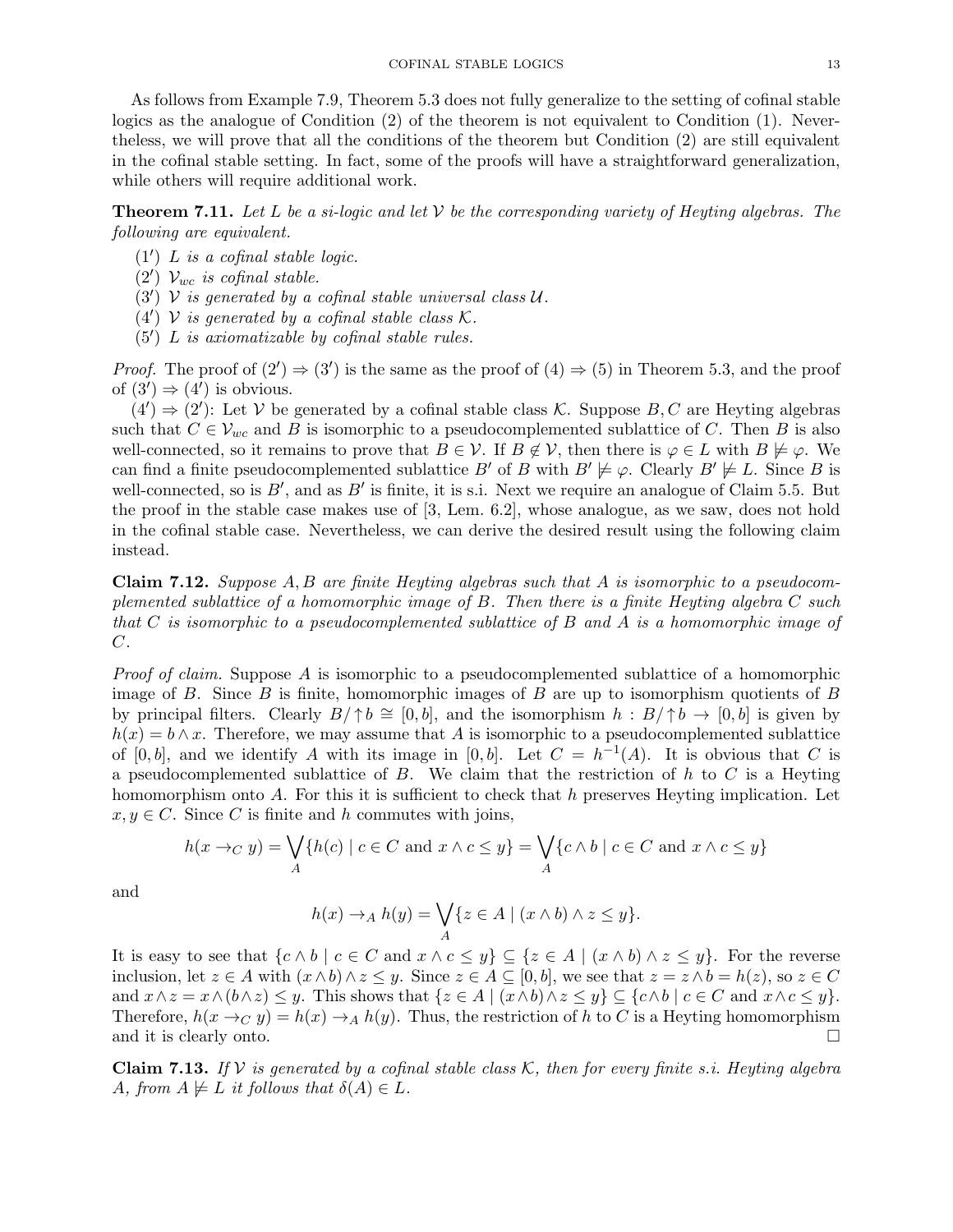*Proof of claim.* Suppose A is a finite s.i. Heyting algebra and  $A \not\models L$ . Since V is generated by a cofinal stable class  $K$ , a similar argument to Claim 5.4 yields that each non-theorem of L is refuted on a finite member of K. In particular, L has the FMP. Therefore, if  $\delta(A) \notin L$ , then there is a finite  $B \in \mathcal{K}$  with  $B \not\models \delta(A)$ . By Proposition 7.1, there is a s.i. homomorphic image B' of B such that A is isomorphic to a pseudocomplemented sublattice of  $B'$ . By Claim 7.12, there is a Heyting algebra  $A'$  such that  $A'$  is isomorphic to a pseudocomplemented sublattice of  $B$  and  $A$  is a homomorphic image of A'. Since  $B \in \mathcal{K}$  and  $\mathcal{K}$  is cofinal stable,  $A' \in \mathcal{K}$ , so  $A' \models L$ . As A is a homomorphic image of A', we see that  $A \models L$ . The obtained contradiction proves that  $\delta(A) \in L$ .

We are ready to complete the proof of  $(4') \Rightarrow (2')$ . Since B' is a finite s.i. Heyting algebra such that  $B' \not\models L$ , by Claim 7.13,  $\delta(B') \in L$ . As C is well-connected and B' is isomorphic to a pseudocomplemented sublattice of C, Lemma 7.2 yields  $C \not\models \delta(B')$ . Since  $\delta(B') \in L$ , this contradicts  $C \models L$ . The obtained contradiction proves that  $B \in \mathcal{V}$ .

 $(3') \Rightarrow (5')$ : Suppose V is generated by a cofinal stable universal class U. Let S be the intuitionistic multi-conclusion consequence relation corresponding to U. By Proposition 6.5,  $\mathcal{S} =$  $\mathcal{S}_{\text{IPC}} + \{\sigma(A) \mid A \text{ finite}, A \notin \mathcal{U}\}\$ . Therefore, since V is generated by U, we see that  $L = \Lambda(S)$ . Thus, L is axiomatizable by cofinal stable rules.

 $(5') \Rightarrow (3')$ : Suppose L is axiomatizable by cofinal stable rules. Then there is a family  $\{A_i : i \in I\}$ of finite Heyting algebras such that  $L = \Lambda(\mathcal{S})$ , where  $\mathcal{S} = \mathcal{S}_{\text{IPC}} + {\sigma(A_i) | i \in I}$ . Therefore,  $\mathcal{V}$  is generated by  $U(S)$ , which by Proposition 6.5 is a cofinal stable universal class.

The proof of  $(2') \Rightarrow (1')$  is easy.

 $(1') \Rightarrow (4')$ : Let  $\mathcal{V}_{fsi}$  be the class of finite s.i. members of V. We show that  $\mathcal{V}_{fsi}$  is a cofinal stable class generating  $\mathcal V$ . Since L is cofinal stable, as we pointed out in Remark 7.8, L has the FMP. Therefore, V is generated by  $\mathcal{V}_{fsi}$ . To see that  $\mathcal{V}_{fsi}$  is cofinal stable, let A, B be Heyting algebras such that A is isomorphic to a pseudocomplemented sublattice of B and  $B \in \mathcal{V}_{fsi}$ . Since B is finite, B is well-connected, so A is well-connected, and as A is finite, we conclude that A is s.i. Therefore, by (1'),  $A \in \mathcal{V}_{fsi}$ , showing that  $\mathcal{V}_{fsi}$  is cofinal stable.

Remark 7.14. The analogue of Remark 5.7 does not hold in the cofinal stable case. To see this, let  $X, Y, Z$  be the finite rooted posets of Example 7.9 and let  $A, B, C$  be their dual Heyting algebras. It is easy to see that X is not a q-morphic image of Z. Therefore,  $C \models \sigma(A)$ , so  $C \models \Lambda(\mathcal{S}_{\text{IPC}} + \sigma(A))$ . On the other hand, we saw in Example 7.9 that  $C \not\models \delta(A)$ . Thus,  $\text{IPC} + \delta(A) \neq \Lambda \left( \mathcal{S}_{\text{IPC}} + \sigma(A) \right)$ . The same example shows that Remark 5.7 cannot be generalized to  $(\wedge, \vee)$ -canonical formulas and rules. In fact, the same reasoning as above shows that  $\mathbf{IPC} + \gamma(A, D) \neq \Lambda(\mathcal{S}_{\mathbf{IPC}} + \rho(A, D))$ , where  $D := \{(a, 0) \mid a \in A\} \subseteq A^2$ .

#### 8. Cardinality

It is clear that each stable multi-conclusion consequence relation is a cofinal stable multiconclusion consequence relation, and that each stable logic is a cofinal stable logic, but the converse is not true in general. It was shown in [3, Thm. 6.13] that there are continuum many stable logics. We show that there are continuum many cofinal stable logics that are not stable logics. It follows that there are continuum many cofinal stable multi-conclusion consequence relations that are not stable multi-conclusion consequence relations.

Consider the sequence of finite posets drawn below. It is well known that no member of this sequence is a p-morphic image of an upset of some other member. We will show that the same result holds if we replace p-morphisms with q-morphisms.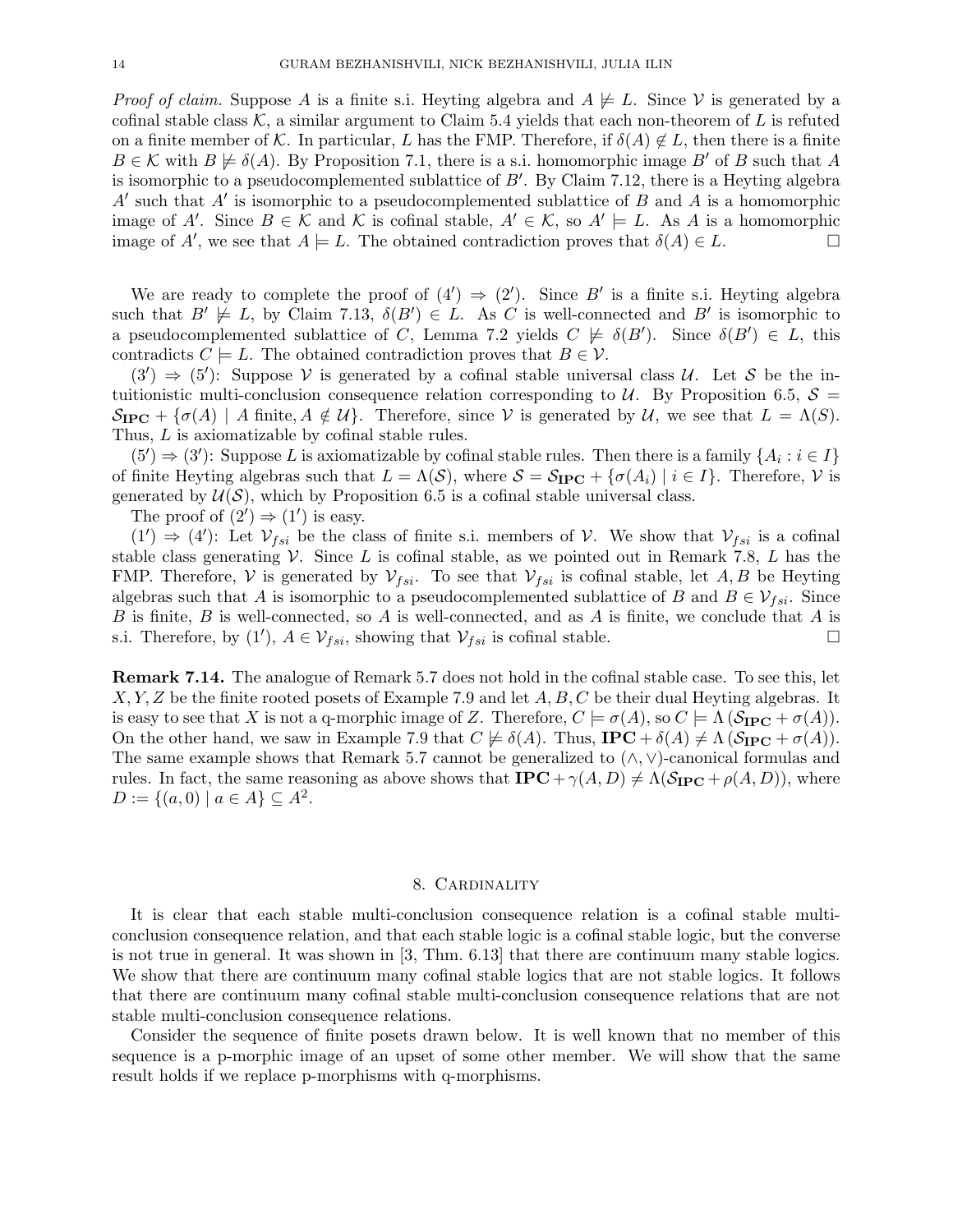

In each  $X_n$  we have  $x_i \leq y_i$  iff  $i \neq j$  and r is the root.

**Lemma 8.1.** For  $n, m \geq 3$ , if  $n \neq m$ , then  $X_n$  is not a q-morphic image of any upset of  $X_m$ .

*Proof.* Let  $m, n \geq 3$  with  $n \neq m$ . Clearly if  $m < n$ , then  $X_n$  cannot be a q-morphic image of an upset of  $X_m$ . Suppose  $n < m$ . Let  $r_n$  be the root of  $X_n$  and  $r_m$  be the root of  $X_m$ . Also, let  $x_i, y_i$  be the elements of  $X_n$  and  $x'_i, y'_i$  be the elements of  $X_m$ . Suppose there is an onto qmorphism f from an upset U of  $X_m$  onto  $X_n$ . First we show that  $\max(X_m) \subseteq U$ . Since f is an onto q-morphism, the maximal elements of  $U$  have to be mapped onto the maximal elements of  $X_n$ , so  $f(\max U) = \max(X_n)$ . As  $n \geq 3$ , this implies that U contains  $y'_i, y'_j$  for  $i \neq j$ . But  $\max(X_m) \subseteq \uparrow \{y'_i, y'_j\} \subseteq U$ . Next we observe that no  $y'_i \in U$  is mapped to some  $x_j$ . For suppose there is  $y_i' \in U$  with  $f(y_i') = x_j$ . Since  $y_i'$  sees all but one maximal elements of  $X_m$ , we see that f maps all but one maximal elements to  $x_j$ . As  $X_n$  has at least 3 maximal elements, this contradicts to the fact that  $f(\max X_m) = \max(X_n)$ . Therefore, each  $y'_i \in U$  is mapped to some  $y_j$  or to  $r_n$ . Now suppose f maps two maximal elements  $x'_i$  and  $x'_j$  to the same maximal element  $x_k$ . If  $y'_i \in U$ , then  $\max \uparrow f(y_i') = f(\max \uparrow y_i') = \max(X_n)$ . This means that f maps  $y_i'$  to the root  $r_n$ . A similar argument gives that if  $y'_j \in U$ , then  $f(y'_j) = r_n$ . Since  $m > n$ , by the pigeonhole principle, there is at least one maximal element of  $X_n$  that has two f-preimages. Therefore, there are at most  $n-1$ maximal elements of  $X_n$  that have a unique f-preimage. This in turn means that there are at most  $n-1$  candidates  $y_i \in U$  that f could map to some element of depth 2 of  $X_n$ . But then f cannot be onto. The obtained contradiction proves that there is no q-morphism from an upset of  $X_m$  onto  $X_n$ .

On the other hand, we have the following lemma.

## **Lemma 8.2.** If  $m \geq 2n$ , then there is an onto order preserving map  $f: X_m \to X_n$ .

*Proof.* Using the same notation as in the previous lemma, define  $f: X_m \to X_n$  as follows. For  $i \leq n$ , send  $x'_i$  to  $x_i$ ,  $x'_{n+i}$  to  $y_i$ , and send the rest of the points in  $X_m$  to the root  $r_n$  of  $X_n$ . It is straightforward to see that such f is an onto order preserving map.  $\Box$ 

We are ready to prove the main result of this section. To simplify notation, for  $n \geq 3$ , we denote the cofinal stable formula of the dual Heyting algebra of  $X_n$  by  $\delta(X_n)$ .

Proposition 8.3. There are continuum many cofinal stable si-logics that are not stable.

*Proof.* For  $n \geq 3$ , suppose  $\mathcal{K}_n$  is the class of q-morphic images of  $X_n$ . Let  $I = \{n \in \mathbb{N} \mid n \geq 3\}$ , and for  $J \subseteq I$ , let  $L(J)$  be the logic of  $\bigcup_{n \in J} \mathcal{K}_n$ . Since  $\bigcup_{n \in J} \mathcal{K}_n$  is closed under q-morphic images, the corresponding class of finite Heyting algebras is cofinal stable. Thus,  $L(J)$  is a cofinal stable logic.

Claim 8.4. For  $S, T \subseteq I$ , if  $S \neq T$ , then  $L(S) \neq L(T)$ .

*Proof of claim.* We may assume without loss of generality that there is  $n \in S \backslash T$ . Then  $X_n \models L(S)$ , which implies that  $\delta(X_n) \notin L(S)$  since  $X_n \not\models \delta(X_n)$ . We prove that  $\delta(X_n) \in L(T)$ . If  $\delta(X_n) \not\in L(T)$ , then there is  $m \in T$  and  $Y \in \mathcal{K}_m$  with  $Y \not\models \delta(X_n)$ . By the dual statement of Proposition 7.1, there is a rooted upset Z of Y such that  $X_n$  is a q-morphic image of Z. Now  $Y \in \mathcal{K}_m$  means that Y is a q-morphic image of  $X_m$ . Let  $f: X_m \to Y$  be an onto q-morphism, and let  $U = f^{-1}(Z)$ . Then U is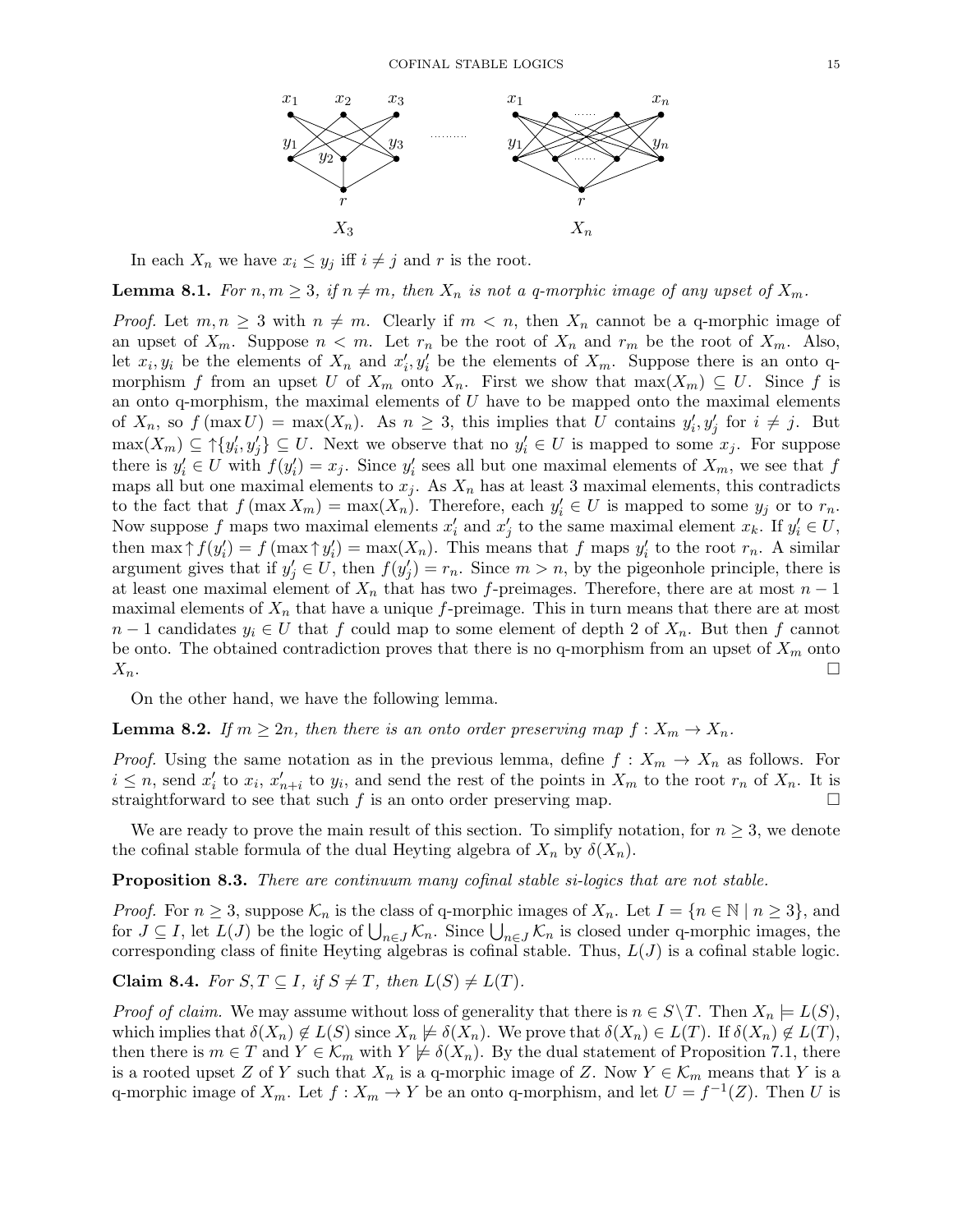an upset of  $X_m$  and the restriction of f to U is a q-morphism onto Z. Therefore, Z is a q-morphic image of an upset of  $X_m$ , and hence  $X_n$  is a q-morphic image of an upset of  $X_m$ . Since  $n \notin T$ , we have  $m \neq n$ . This contradicts Lemma 8.1. Thus,  $\delta(X_n) \in L(T)$ , and so  $L(S) \neq L(T)$ .

Let  $\Delta := \{ J \subseteq I \mid J \text{ and } I \setminus J \text{ are infinite} \}.$  By Claim 8.4,  $\{ L(J) \mid J \in \Delta \}$  provides continuum many cofinal stable logics. It remains to be shown that  $L(J)$  is not stable for each  $J \in \Delta$ . Let  $J \in \Delta$ . Then there is  $n \in I \setminus J$ . By the proof of Claim 8.4,  $\delta(X_n) \in L(J)$ . Therefore, since  $X_n \not\models \delta(X_n)$ , we see that  $X_n \not\models L(J)$ . Now there is  $m \in J$  with  $m \geq 2n$ . As  $m \in J$ , we have  $X_m \models L(J)$ . By Lemma 8.2,  $X_n$  is a stable image of  $X_m$ . Because  $X_n \not\models L(J)$ , we conclude that  $L(J)$  is not stable.

**Remark 8.5.** Let  $Y_n$  be obtained from  $X_n$  by removing the root. Then the same proof as above, but using the cofinal stable rules  $\sigma(Y_n)$  instead of the cofinal stable formulas  $\delta(X_n)$  yields a continuum of cofinal stable multi-conclusion consequence relations of depth 2. This shows that cofinal stable multi-conclusion consequence relations have much more complicated structure than cofinal stable logics as there are only countably many cofinal stable logics of depth 2.

#### 9. Examples

In this final section we give examples comparing cofinal stable, stable, subframe, and cofinal subframe si-logics. In the previous section we saw that there are continuum many cofinal stable logics that are not stable. In this section we show that each logic of depth 2 is a cofinal stable logic, while none of these but one is a stable logic. Examples of stable logics that are neither splitting nor subframe logics, as well as examples of splitting and subframe logics that are not stable logics were given in [3, Thm. 7.4]. We give an example of a stable logic that is not a cofinal subframe logic. We also give an example of a cofinal stable logic that is neither stable nor cofinal subframe logic.

For a finite poset X, let  $\text{depth}(X)$  denote the depth of X. We recall that  $\text{depth}(X) = n$  if X contains a chain of length n, but no chain of bigger length. Let  $BD_n$  be the si-logic of all finite ordered sets of depth  $\leq n$  and let  $LC_n$  be the si-logic of finite chains of depth  $\leq n$ . Then  $\mathbf{CPC} = \mathbf{BD}_1 = \mathbf{LC}_1$ , and a si-logic L is of depth n iff  $\mathbf{BD}_n \subseteq L \subseteq \mathbf{LC}_n$ .

It was shown in [3, Thm. 7.4] that each  $BD_n$ , for  $n \geq 2$ , is not stable.

**Proposition 9.1.** Suppose L is a si-logic containing  $BD_2$ . Then L is cofinal stable, and it is stable iff  $LC_2 \subseteq L$ .

*Proof.* It is well known (see, e.g., [15]) that  $BD_2$  is the logic of all finite forks  $\mathfrak{F}_n$  drawn below, that  $LC_2$  is the logic of the two element chain  $\mathfrak{F}_1$ , and that each L in the interval  $[BD_2, LC_2]$  is the logic of the *n*-fork  $\mathfrak{F}_n$  for some  $n \geq 1$ .



It follows from the proof of [3, Thm. 7.4] that no si-logic L that contains  $BD_2$  and is properly contained in  $LC_2$  is stable. The only other si-logics containing  $BD_2$  are  $LC_2$ , CPC, and the inconsistent logic. It is easy to see that each of these is stable. We prove that each L containing  $BD_2$ is cofinal stable. Since q-morphisms map maximal elements to maximal elements, it is immediate to see that every q-morphic image of the  $n$ -fork is either the one-point poset or the  $m$ -fork for  $m \leq n$ . Therefore, for each  $L \supseteq BD_2$ , the class of finite rooted L-frames is closed under q-morphic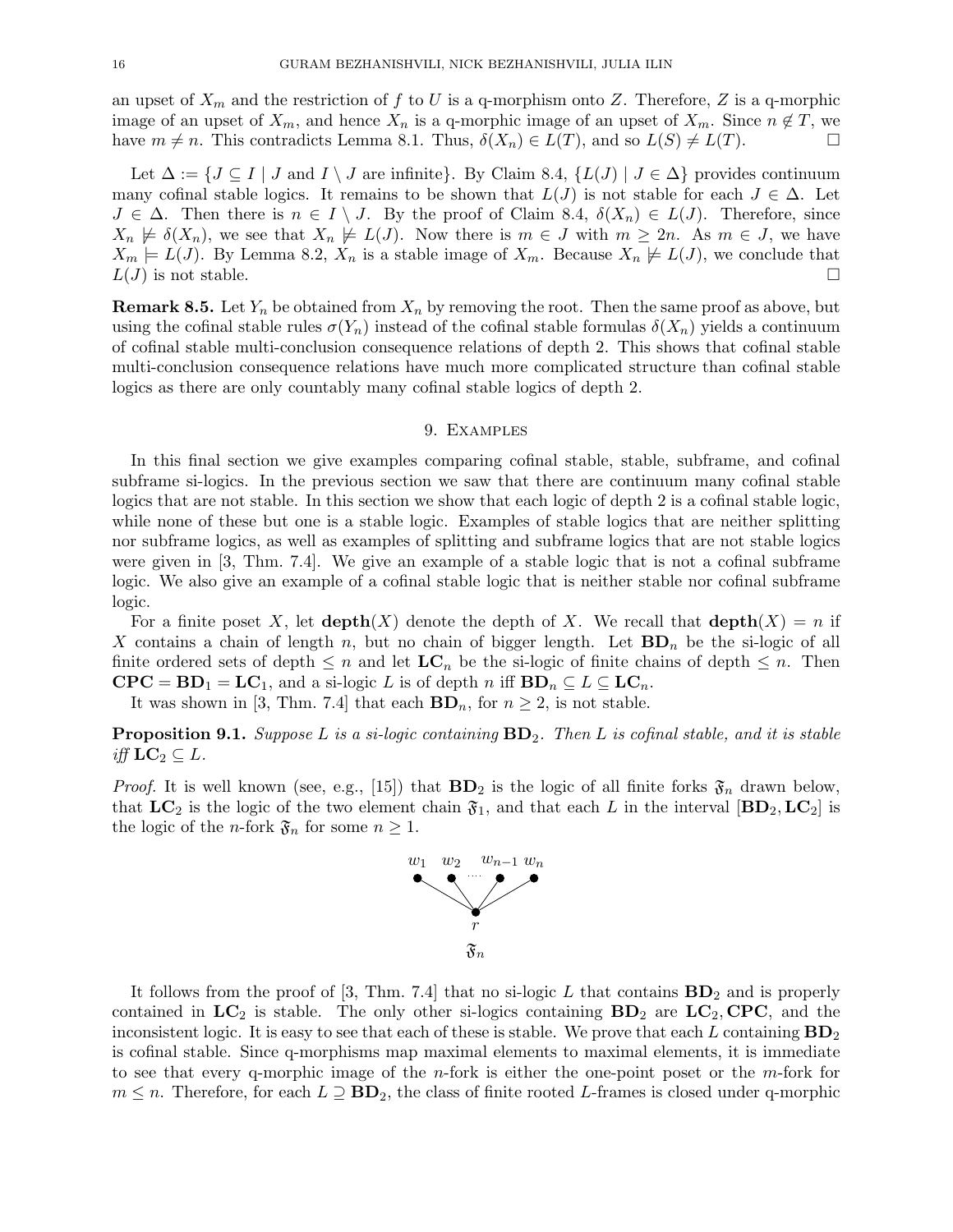images. This means that the class of finite s.i. L-algebras is cofinal stable, and it generates the variety corresponding to L. Thus, by Theorem 7.11,  $L \supseteq BD_2$  is cofinal stable.

We next show that  $BD_2$  can be axiomatized by the cofinal stable formula of the dual Heyting algebra of the three-element chain  $\mathfrak{C}_3 = \{w_1, w_2, w_3\}$ , where  $w_1 < w_2 < w_3$ . For convenience, we write  $\delta(\mathfrak{C}_3)$  for the cofinal stable formula of the Heyting algebra dual to  $\mathfrak{C}_3$ . (Clearly this Heyting algebra is the four-element chain.)

**Lemma 9.2.** Suppose X is a finite rooted poset. Then  $\text{depth}(X) \leq 2$  iff  $\mathfrak{C}_3$  is not a q-morphic image of X.

*Proof.* We prove that  $\text{depth}(X) \geq 3$  iff  $\mathfrak{C}_3$  is a q-morphic image of X. First suppose that  $\operatorname{depth}(X) \geq 3$ . Then X contains a chain  $x_1 < x_2 < x_3$ . Define  $f: X \to \mathfrak{C}_3$  by setting

$$
f(y) = \begin{cases} w_1 & \text{if } y \in \downarrow x_1 \\ w_2 & \text{if } y \in \downarrow x_2 \setminus \downarrow x_1, \\ w_3 & \text{otherwise.} \end{cases}
$$

It is easy to see that  $f$  is an onto q-morphism (in fact, it is an onto p-morphism). Conversely, suppose  $f: X \to \mathfrak{C}_3$  is an onto q-morphism. We show that X contains a chain of three elements. Since f is onto, the root r of X is mapped by f to  $w_1$ . Using again that f is onto, we find  $x > r$ with  $f(x) = w_2$ . Since  $f(x) = w_2 < w_3$  and  $w_3 \in \max(\mathfrak{C}_3)$ , there is  $y > x$  such that  $f(y) = w_3$ . Thus,  $r < x < y$  is a three element chain in X.

Proposition 9.3.  $BD_2 = IPC + \delta(\mathfrak{C}_3)$ .

*Proof.* Suppose  $\mathfrak{F}_n$  is the *n*-fork. By Lemma 9.2,  $\mathfrak{C}_3$  is not a q-morphic image of a rooted upset of  $\mathfrak{F}_n$ . By the dual statement of Proposition 7.1,  $\mathfrak{F}_n \models \delta(\mathfrak{C}_3)$ . Since  $BD_2$  is the logic of all *n*-forks, we conclude that  $\mathbf{IPC} + \delta(\mathfrak{C}_3) \subseteq \mathbf{BD}_2$ . Conversely, suppose X is an Esakia space such that  $X \not\models \mathbf{BD}_2$ . Since  $BD_2 = IPC + bd_2$ , where  $bd_2 = q \vee (q \rightarrow (p \vee \neg p))$ , we see that  $X \not\models bd_2$ . By dualizing the end of the proof of Proposition 7.7, we can construct a finite rooted poset  $Y$  such that  $Y$  is a continuous q-morphic image of X and  $Y \not\models \mathbf{bd}_2$ . It follows that  $\mathbf{depth}(Y) \geq 3$ . By Lemma 9.2,  $\mathfrak{C}_3$  is a q-morphic image of Y. Therefore,  $\mathfrak{C}_3$  is a continuous q-morphic image of X. Thus, by the dual statement of Proposition 7.1,  $X \not\models \delta(\mathfrak{C}_3)$ . As every si-logic L is complete with respect to the Esakia spaces validating L, we conclude that  $BD_2 \subseteq IPC + \delta(\mathfrak{C}_3)$ .

For  $n \geq 3$ , the logics  $BD_n$  are neither stable nor cofinal stable. The following picture shows an onto q-morphism from a rooted poset of depth 3 to a rooted poset of depth 4. We infer that the class of finite rooted posets of depth 3 is not closed under q-morphic images, which entails that  $BD_3$  is not cofinal stable. Clearly similar examples can be constructed to show that  $BD_n$  is not cofinal stable for all  $n \geq 3$ .



We next construct a tabular stable logic that is not a cofinal subframe logic. Let  $\mathfrak{F}, \mathfrak{G},$  and  $\mathfrak{H}$  be the posets drawn below. We let  $St(\mathfrak{F}) := \{ \mathfrak{K} \mid \mathfrak{K} \text{ is an order preserving image of } \mathfrak{F} \}$  and  $\mathbf{L}_{St(\mathfrak{F})}$  be the logic of  $St(\mathfrak{F})$ . Since the class of Heyting algebras corresponding to the class  $St(\mathfrak{F})$  is stable,  $\mathbf{L}_{St(\mathfrak{F})}$  is a stable logic.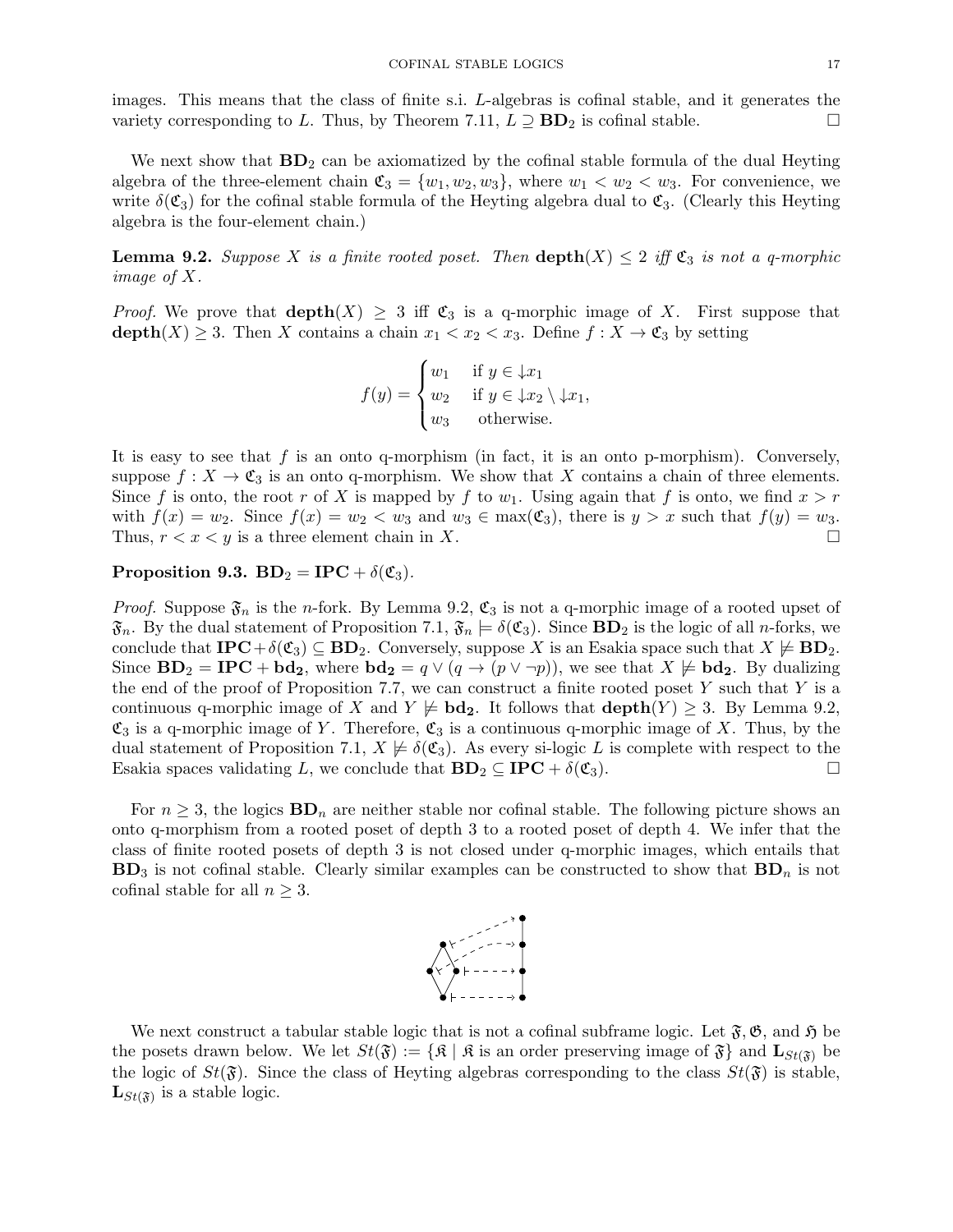

**Lemma 9.4.** The logic  $\mathbf{L}_{St(\mathfrak{F})}$  is not a cofinal subframe logic.

*Proof.* Suppose  $\mathbf{L}_{St(\mathfrak{F})}$  is a cofinal subframe logic. It is easy to see that  $\mathfrak{G}$  is a cofinal subframe of  $\mathfrak{F},$  so  $\mathfrak{G} \models L_{St(\mathfrak{F})}$ . Since  $\mathfrak{G}$  is rooted and  $St(\mathfrak{F})$  is finite, the dual statement of Jónsson's Lemma yields that  $\mathfrak{G}$  is isomorphic to an upset of a p-morphic image of a member of  $St(\mathfrak{F})$ . But  $St(\mathfrak{F})$  is closed under order preserving images, hence it is closed under p-morphic images. Therefore, there is an onto order preserving map  $f : \mathfrak{F} \to \mathfrak{K}$  such that  $\mathfrak{G}$  is an upset of  $\mathfrak{K}$ . Since  $\mathfrak{K}$  is an order preserving image of  $\mathfrak{F}$ , we see that  $\mathfrak{K}$  has at most two maximal points. But  $\mathfrak{G}$  is an upset of  $\mathfrak{K}$ , so  $\mathfrak K$  has precisely two maximal points, and f maps the maximal points of  $\mathfrak F$  to the maximal points of  $\mathfrak K$ . Note that  $\mathfrak F$  has only one element of depth 2, which is a cover of the maximal elements of  $\mathfrak F$ . It follows that  $\mathfrak K$  also has only one element of depth 2. However,  $\mathfrak G$  has two elements of depth 2. Thus,  $\mathfrak{G}$  cannot be an upset of  $\mathfrak{K}$ . The obtained contradiction proves that  $\mathbf{L}_{St(\mathfrak{F})}$  is not a cofinal subframe logic.

Our final example is a tabular cofinal stable logic that is neither cofinal subframe nor stable. Let  $cSt(\mathfrak{F}) = \{\mathfrak{K} \mid \mathfrak{K} \text{ is a q-morphic image of } \mathfrak{F}\}\$ , and let  $\mathbf{L}_{cSt(\mathfrak{F})}$  be the logic of  $cSt(\mathfrak{F})$ . Since the class of Heyting algebras corresponding to the class  $cSt(\mathfrak{F})$  is cofinal stable,  $\mathbf{L}_{cSt(\mathfrak{F})}$  is a cofinal stable logic.

# **Lemma 9.5.** The logic  $\mathbf{L}_{cSt(\mathfrak{F})}$  is neither cofinal subframe nor stable.

*Proof.* Since  $cSt(\mathfrak{F}) \subseteq St(\mathfrak{F})$ , the same proof as in Lemma 9.4 gives that  $\mathbf{L}_{cSt(\mathfrak{F})}$  is not a cofinal subframe logic. In order to see that  $\mathbf{L}_{cSt(\mathfrak{F})}$  is not stable, observe that  $\mathfrak{H}$  is an order preserving image of  $\mathfrak{F}$ , so if  $\mathbf{L}_{cSt(\mathfrak{F})}$  were stable, we would have  $\mathfrak{H} \models \mathbf{L}_{cSt(\mathfrak{F})}$ , and the same argument as in the proof of Lemma 9.4 would yield that  $\mathfrak{H}$  is an upset of a member of  $cSt(\mathfrak{F})$ . Clearly  $\mathfrak{H}$  is not an upset of  $\mathfrak{F}$ , and every proper q-morphic image of  $\mathfrak{F}$  contains at most five elements. Since  $\mathfrak{H}$  has six elements,  $\mathfrak{H}$  is not an upset of a member of  $cSt(\mathfrak{F})$ . Thus,  $\mathbf{L}_{cSt(\mathfrak{F})}$  is not stable.

The following table summarizes the above comparison of stable, cofinal stable, subframe, and cofinal subframe logics.

|                                                                        | subframe   cof. subframe   stable   cof. stable |  |
|------------------------------------------------------------------------|-------------------------------------------------|--|
| $\mathbf{LC}_n$                                                        |                                                 |  |
| $BD_2$                                                                 |                                                 |  |
| $\mathbf{BD}_n, n \geq 3$                                              |                                                 |  |
|                                                                        |                                                 |  |
| $\frac{\mathbf{L}_{St(\mathfrak{F})}}{\mathbf{L}_{cSt(\mathfrak{F})}}$ |                                                 |  |

#### **ACKNOWLEDGMENTS**

The authors would like to thank David Gabelaia and Mamuka Jibladze for inspiring and helpful discussions that took place during TOLO IV (International Workshop on Topological Methods in Logic) in Tbilisi, June 23–27, 2014.

#### **REFERENCES**

- [1] R. Balbes and P. Dwinger. Distributive Lattices. University of Missouri Press, Columbia, Mo., 1974.
- [2] G. Bezhanishvili. Locally finite varieties. Algebra Universalis, 46(4):531–548, 2001.
- [3] G. Bezhanishvili and N. Bezhanishvili. Locally finite reducts of Heyting algebras and canonical formulas. To appear in Notre Dame Journal of Formal Logic; available at: http://dspace.library.uu.nl/handle/1874/273468.